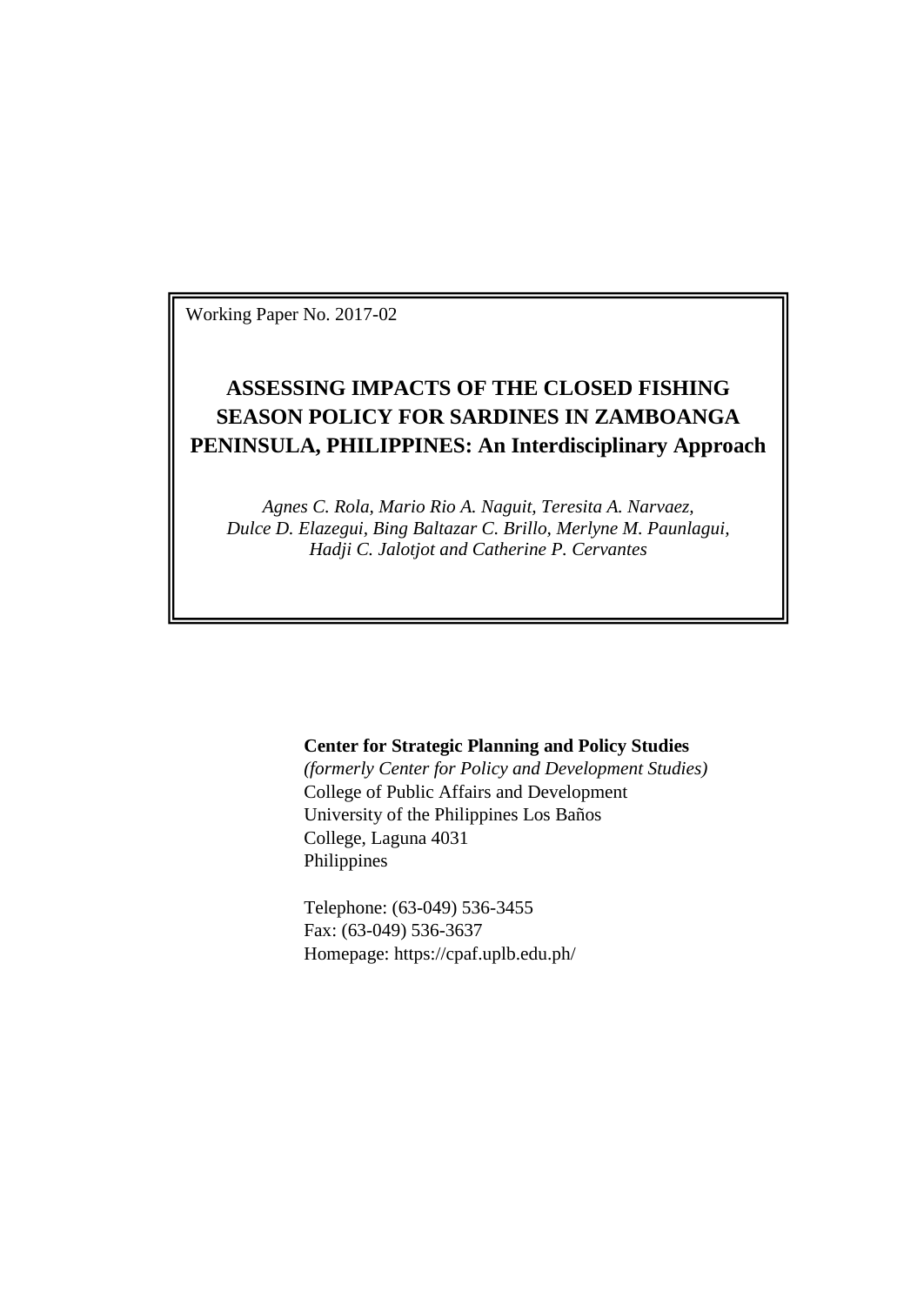*The CSPPS Working Paper series reports the results of studies by the Center researchers and CPAf faculty, staff and students, which have not been reviewed. These are circulated for the purpose of soliciting comments and suggestions.*

*The views expressed in the paper are those of the authors and do not necessarily reflect those of CSPPS, the agency with which the authors are affiliated, and the funding agencies, if applicable.*

*Please send your comments to:*

### *The Director*

*Center for Strategic Planning & Policy Studies (formerly CPDS) College of Public Affairs and Development University of the Philippines Los Baños College, Laguna 4031 Philippines Email: mmpaunlagui@up.edu.ph*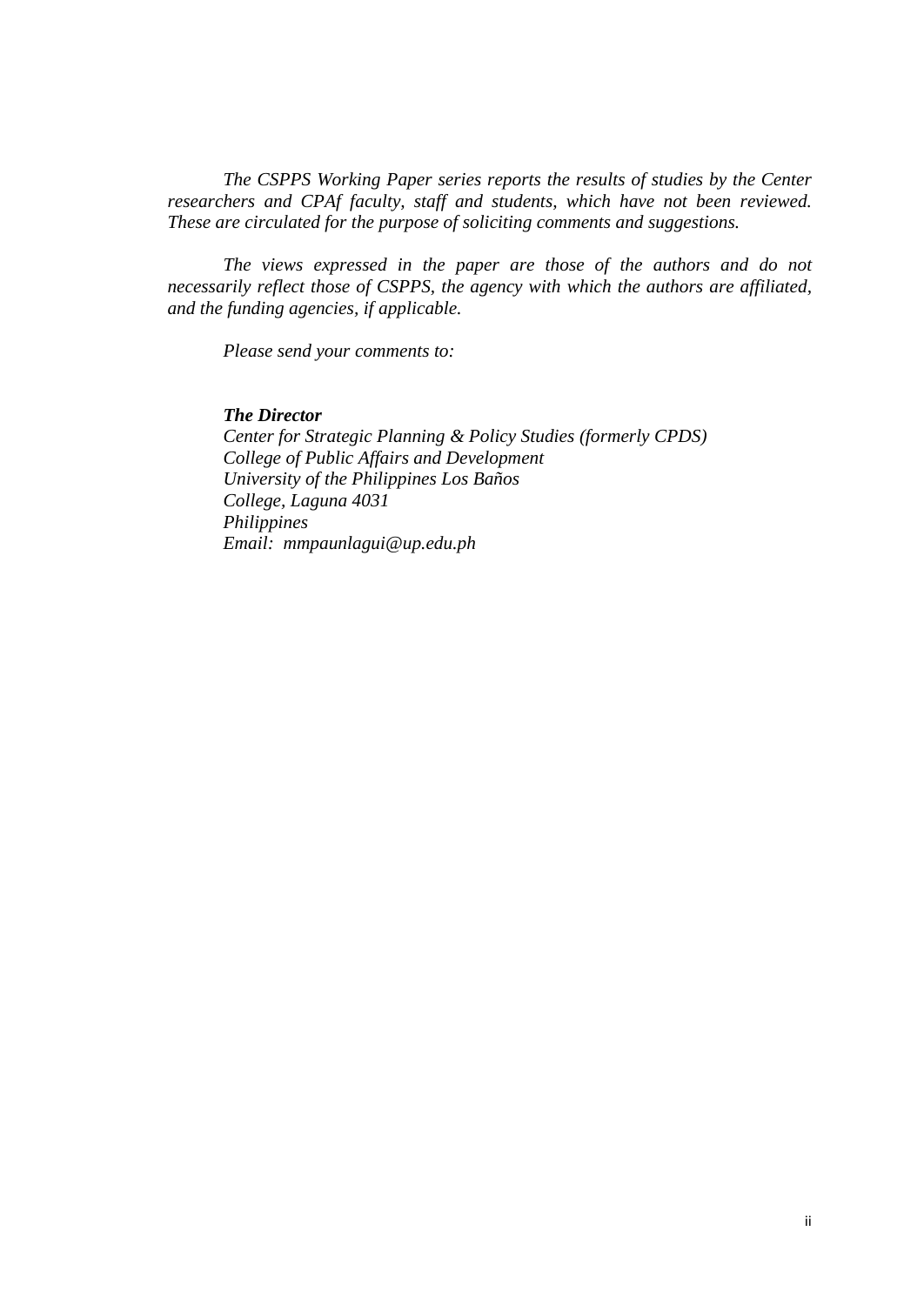#### **ABSTRACT**

This project assessed the impact of the closed season policy imposed on sardines in the Zamboanga Peninsula for the months of December 1 to March 1, to allow for a more productive spawning season. The policy was formulated to address the declining fish catch of sardines, as revealed by the landed catch. The theory of change reflected the policy analysis lens. Policy inputs were the resources for monitoring compliance to the policy and information campaign to elicit community and other stakeholders' support. Policy output is the change in fish stock while the policy impacts include increase in landed catch, effect on the incomes of factory workers, increase in net incomes of fishers and other stakeholders and increase in societal benefits, in general.

Primary and secondary data were gathered to analyze impacts in the various sectors. Secondary data came from the Philippine Statistical Authority and the canneries and the bottling companies. Primary data were gathered through household surveys, key informant interviews, and focus group discussions with various stakeholders. The social welfare analysis synthesized the study results.

Results showed that there was an increase in landed catch of sardines after the policy implementation and that the values of catch were higher due to the increase in catch of high value non-sardine species. Wages of fishing crew increased. Factory wages declined during the months of December to February, although working hours and days increased during open season. Factory workers found alternative livelihoods during the closed season. On the whole, there is positive impact to society. Thus, the authors recommend that closed season policy be continued while also considering other complementary strategies for fisheries management to address spill over effects and trade offs. In investigating the effects of overfishing and changing climate to sardine stocks, evaluation of the impacts of the closed season policy requires longterm records of their population and distribution.

*Keywords*: sardines, closed season policy, impact evaluation, landed catch, Zamboanga Peninsula, Philippines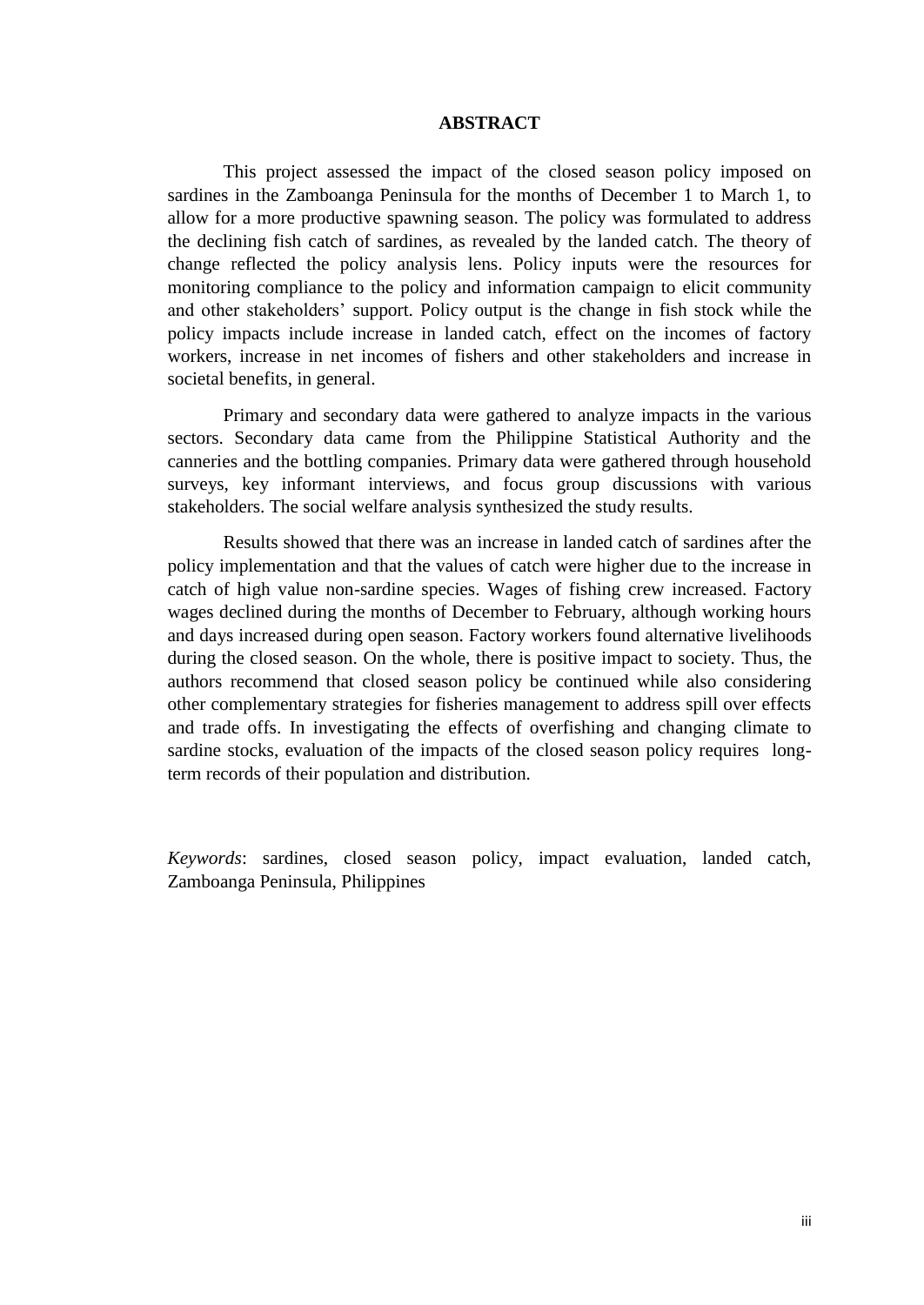## **TABLE OF CONTENTS**

|                |                                                                                                                                       | Page           |
|----------------|---------------------------------------------------------------------------------------------------------------------------------------|----------------|
| $\mathbf{I}$ . | Introduction                                                                                                                          | 1              |
| II.            | The Theory of Change: Societal Impacts of Closed Season Policy                                                                        | 3              |
| III.           | Methodology                                                                                                                           | $\overline{4}$ |
|                | 3.1 Role of institutions and the factors facilitating or constraining<br>implementation of the closed fishing season                  | 5              |
|                | 3.2 Assessment of the attitudes of the communities before, during and<br>after the policy implementation of the closed fishing season | 5              |
|                | 3.3 Assessment in the change in landed catch as a result of the policy<br>implementation                                              | 5              |
|                | 3.4 Impact on the processing and manufacturing of sardines                                                                            | 6              |
|                | 3.5 Impact on income and livelihood (employment) of the affected<br>fisher folks and other relevant stakeholders                      | 6              |
|                | 3.6 Estimation of the net benefits to society as a result of the policy                                                               | 7              |
| IV.            | <b>Results and Discussion</b>                                                                                                         | 7              |
|                | 4.1 Policy inputs: Facilitating and constraining factors                                                                              | 7              |
|                | 4.2 Policy process: Knowledge and perceptions of fishing communities<br>on the close season policy                                    | 9              |
|                | 4.3 Policy output: Analysis of trends in landed catch                                                                                 | 10             |
|                | 4.4 Policy impact: Analysis of trends in incomes of sardine processors                                                                | 13             |
|                | 4.5 Policy impact: Changes in household incomes and employment of<br>fishers and factory workers                                      | 18             |
|                | 4.6 Social welfare impacts of the closed season policy                                                                                | 23             |
| $V_{\cdot}$    | <b>Conclusion and Recommendations</b>                                                                                                 | 25             |
| VI.            | Literature Cited                                                                                                                      | 28             |

## **List of Tables**

# **Page**

| Table 1. | Value of landed catch (in PhP 000), sardines and other species,    | 12              |
|----------|--------------------------------------------------------------------|-----------------|
|          | Zamboanga Peninsula, before and after the closed season policy, in |                 |
|          | constant 2015 prices.                                              |                 |
| Table 2. | Annual income before and during closed fishing season policy.      | 20              |
| Table 3. | Average volume (and value) of the recent fish catch of municipal   | 21              |
|          | fisherfolks by composition and type of fish catch                  |                 |
| Table 4. | Average annual income of commercial fishing households by          | 22              |
|          | location and income source type                                    |                 |
| Table 5. | Average volume (and value) of the recent fish catch of commercial  | 22 <sub>1</sub> |
|          | fishing vessels by composition and type of fish catch              |                 |
| Table 6. | Social benefit cost analysis of the closed fishing season policy,  | 24              |
|          | Zamboanga Peninsula (2015=100)                                     |                 |
|          |                                                                    |                 |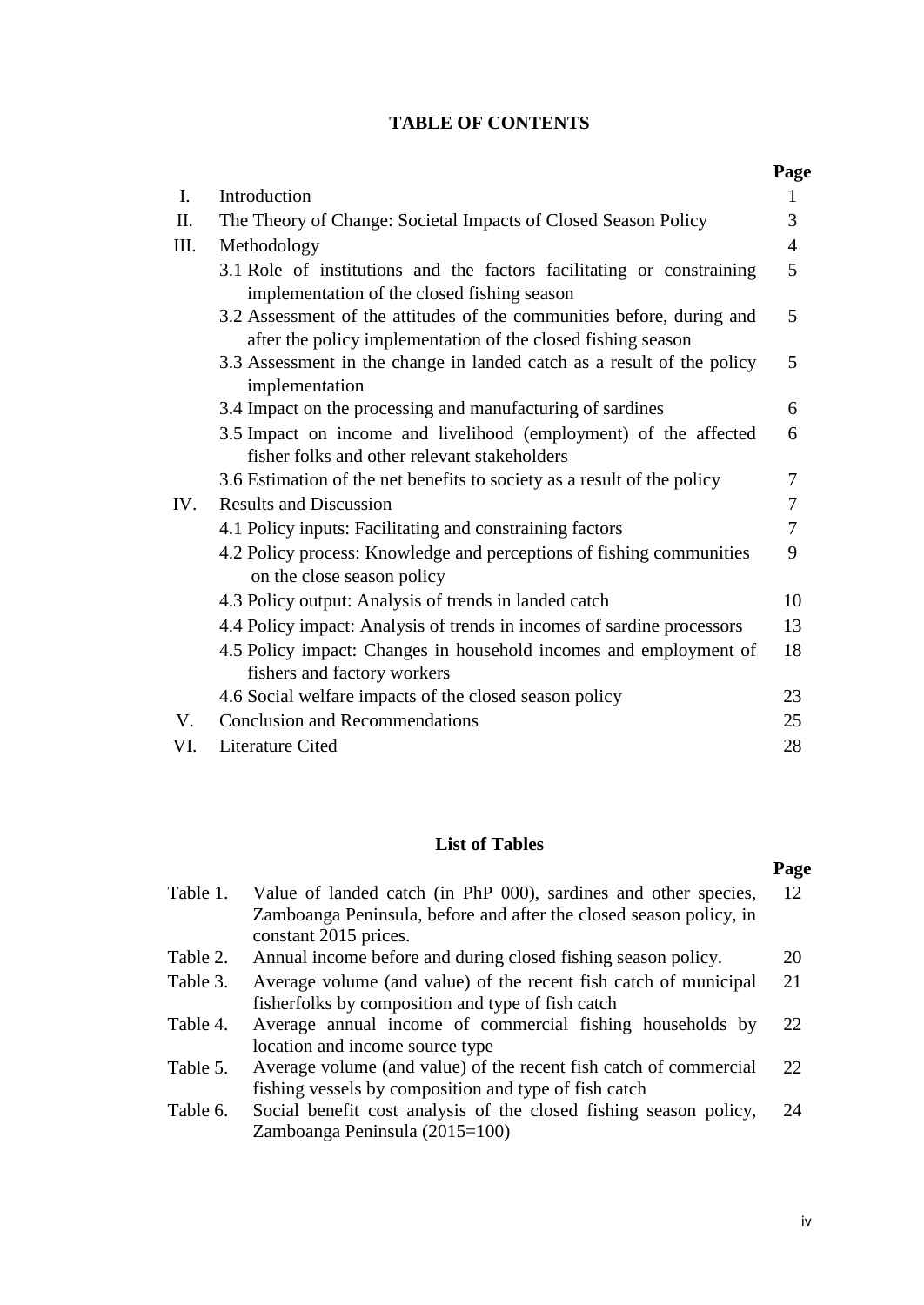# **List of Figures**

| r<br>٠<br>۰. |
|--------------|
|--------------|

| Figure 1. Location of the Zamboanga Peninsula                                                                                                                              |    |
|----------------------------------------------------------------------------------------------------------------------------------------------------------------------------|----|
| Figure 2. Closed fishing season policy and theory of change.                                                                                                               | 4  |
| Figure 3. Patterns of quarterly landed catch of sardines with relative<br>contribution of municipal and commercial fishing gears in 19<br>stations in Zamboanga Peninsula. | 10 |
| Figure 4. Volume of canned sardines production in Zamboanga City                                                                                                           | 13 |
| Figure 5. Volume of bottled sardine production in Zamboanga del Norte,<br>2015                                                                                             | 14 |
| Figure 6. Total number of cannery workers in Zamboanga City, 2008-2015                                                                                                     | 15 |
| Figure 7. Total number of bottled sardines workers in Zamboanga del Norte                                                                                                  | 16 |
| Figure 8. Average annual gross income of sardine industry and allied<br>industry workers, by period                                                                        | 17 |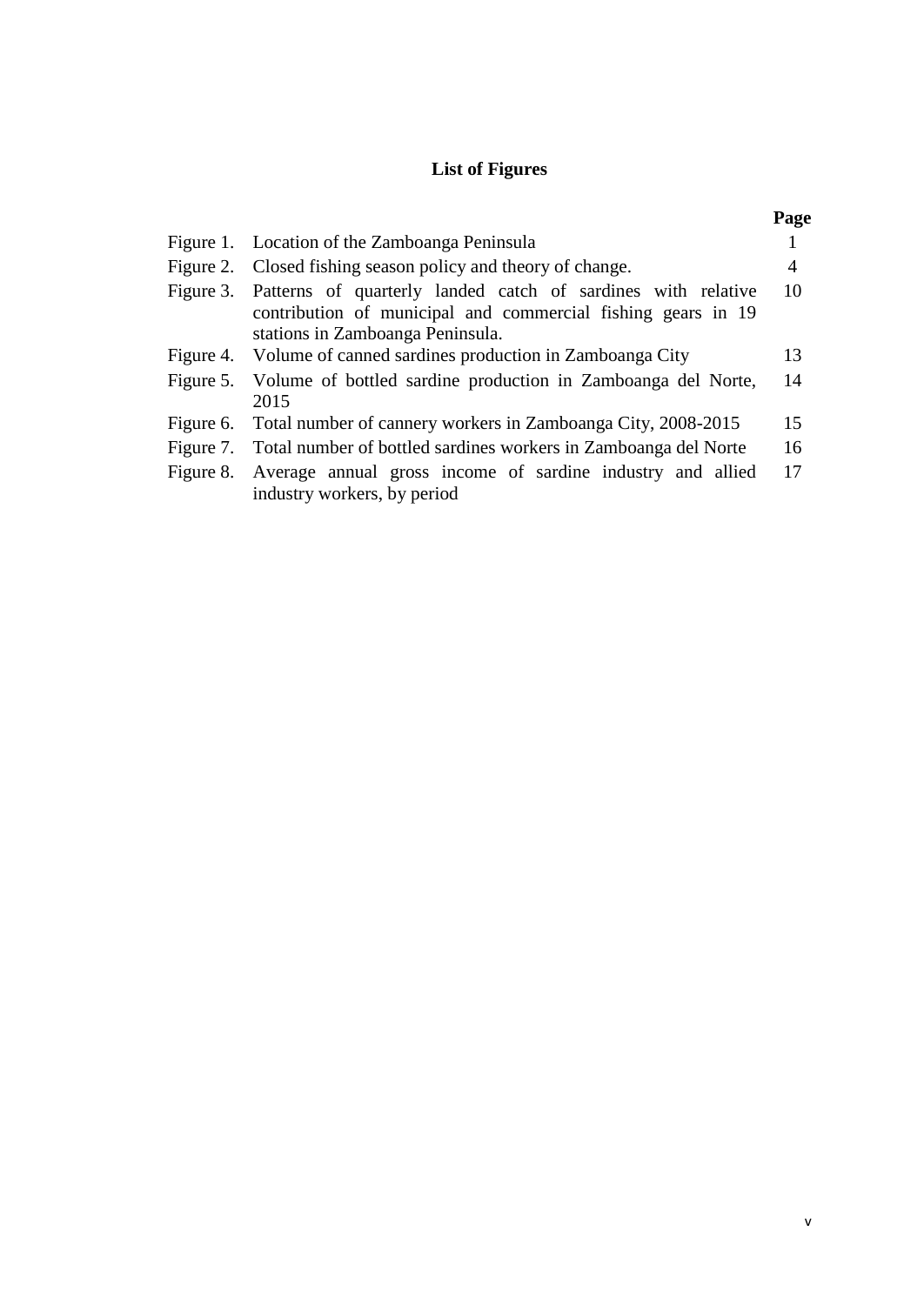## **ASSESSING IMPACTS OF THE CLOSED FISHING SEASON POLICY FOR SARDINES IN ZAMBOANGA PENINSULA, PHILIPPINES: An Interdisciplinary Approach**

Agnes C. Rola, Teresita A. Narvaez, Maria Rio A. Naguit, Dulce D. Elazegui, Bing Baltazar C. Brillo, Merlyne M. Paunlagui, Hadji C. Jalotjot, and Catherine P. Cervantes

## **I. Introduction**

A canned sardine is considered as one of the basic food items in the Philippines. Sardine is an inexpensive source of protein for poor households. Filipinos prefer this food item as it is nutritious, cheap and is a delicious complement to rice, which is the staple food in the country. Zamboanga Peninsula (ZamPen), Philippines (Figure 1) is the center of the country's sardine industry producing 50 to 60% of the country's annual total sardine production in the last 10 years. The sardine industry based mostly in Zamboanga City includes fishing companies (19), canning companies (8) and tin can manufacturers (3). The canning industry alone employs around 15,000 workers who process 1,000 tons of sardines daily.



Figure 1. Location of the Zamboanga Peninsula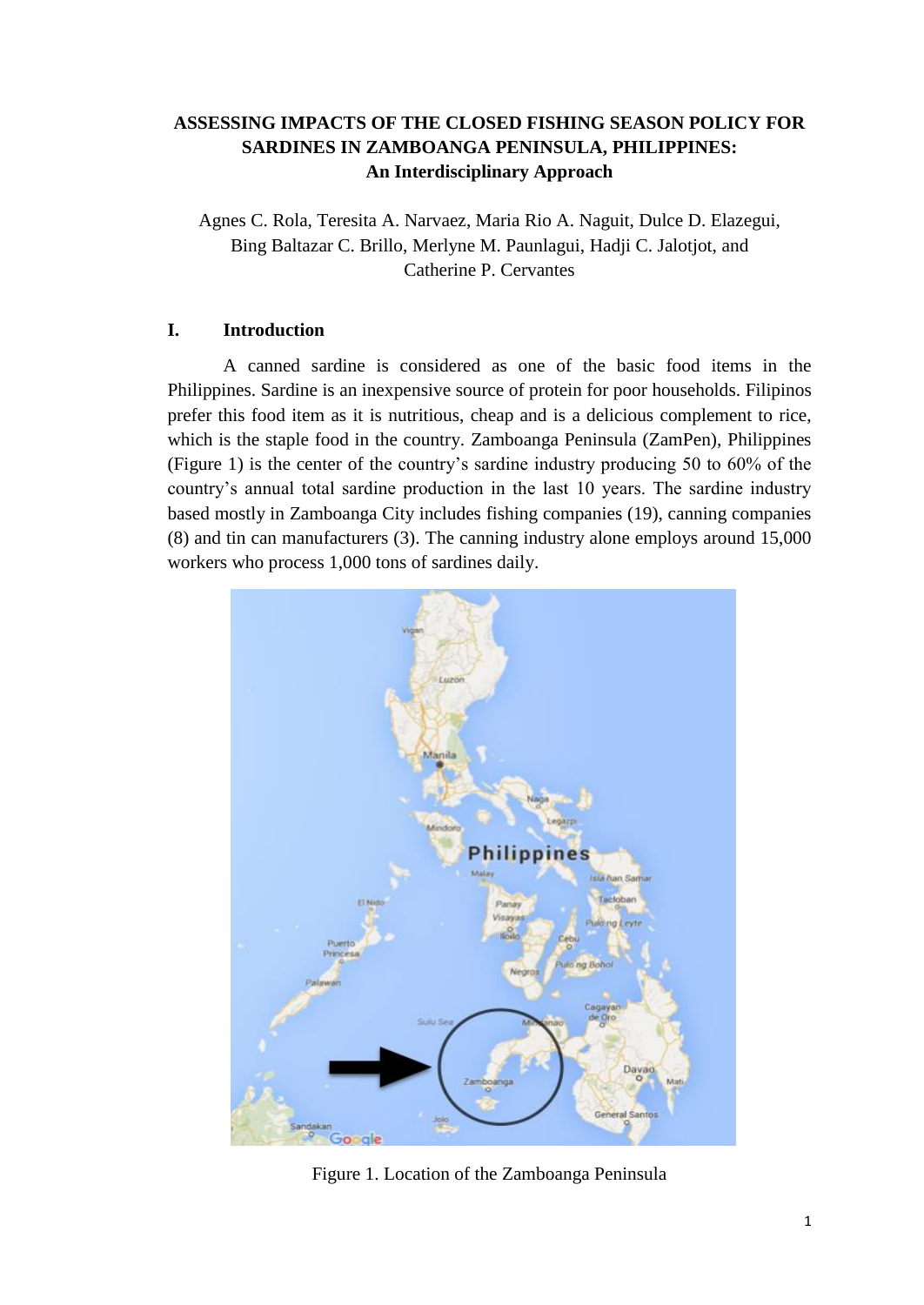While ZamPen remains as the top sardine producer in the country, its production level and production growth rates is inconsistent– alternate positive and negative growth rates – with peak production recorded in 2009 after which production started to decline. In 2011, sardine harvest recorded a serious decrease – of almost 50% from the previous year, which threatened the sardine industry in the region.

The declining fish catch called for better management of fisheries resources specifically to improve the existing fish stock in the affected areas. In 2011, the Department of Agriculture (DA) and the Department of Interior and Local Government (DILG) issued Joint DA-DILG Administrative Order No. 1 series of 2011 (JAO-01 s.2011) establishing a conservation area in ZamPen where a closed fishing season for commercial-scale harvest of sardines was to be enforced for three months every year for a period of three years starting December of 2011. The nofishing zone has an area of 13,987 square kilometers covering East Sulu Sea, Basilan Strait, and Sibuguey Bay encompassing the western municipal/national waters of Zamboanga Del Norte, the waters bordering south and eastern waters of Zamboanga City and southern portion of Zamboanga Sibugay. JAO No. 1 ended in March 2014, but the closed season policy was continued through BFAR Administrative Circular (BAC) No. 255 dated November 15, 2014. Initial reports and claims suggest positive impacts specifically on fish catch.

Mardle, Pascoe, and Herrero (2004) elaborate several cases of management of fisheries and discuss the pursued objectives. They demonstrate that the management policies pursue three types of objectives: (ecological) conservation, socio-economic performance (employment, income, profit, economic stability and development) and institutional arrangements (stakeholder relations and involvement). It is difficult to monetise the full costs and benefits arising, and hence the overall financial impact of fishery regulatory policies (Attrill et al. 2012). Difficulties also stem from the complexity and the corresponding degree of imprecision when trying to predict the impact of policy changes on the biological and economic systems (Sanchirico 2000).

A closed fishing season is just one of the many fisheries management approaches adopted by the state, local authorities and coastal communities to conserve and improve fish stocks and other marine resources. A seasonal closure and harvest of fisheries products has become an acceptable and implementable means of sustaining both ecosystem function and livelihood (Cohen, Cinner, & Foale, 2013). It can involve area/space or time restrictions or both (spatio-temporal). Fishing bans are usually implemented as part of marine protected areas (MPAs) and in conjunction with other measures (e.g., gear restrictions, fishing quotas, fishing vessel licensing and regulations). However, there are areas that enforce closed season outside an institutionalized MPA such as the closed fishing for tuna in Davao Gulf, Philippines.

Closed fishing season, "no take zones", and MPAs are established primarily due to the deteriorating coastal resources. The deterioration is manifested by lower yield or fish catch which consequently results in significant social and economic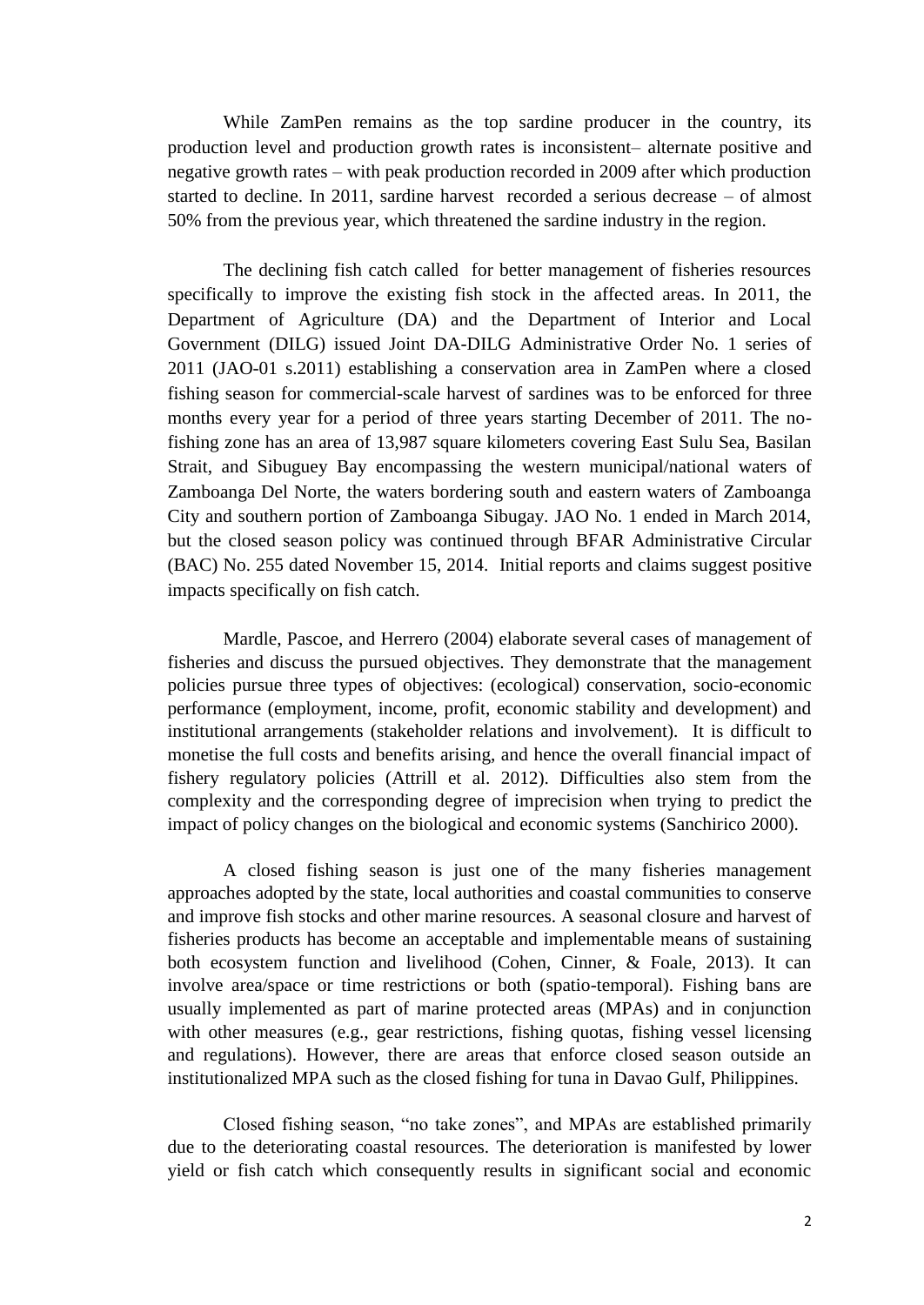impacts in the affected community. In the Philippines, exploitation of the fishery resources is a result of interlinked factors including poverty in the coastal areas (Adan, 2009) which is prevalent in most coastal fishing communities in the country. Over or excess capacity driven by over population, poverty, market incentives, and policies which result in resource use conflicts is also a contributory factor (Ahmed, Salayo, Viswanathan, Garces, and Pido, 2006). Resource use conflicts then result in over fishing, environmental degradation, and threats to food security. Conflicts among different stakeholders are time-consuming and increase the cost of information and policy change (Fernandez, 2006).

Closed fishing season presents potential conservation and other spill-over benefits but oftentimes met with mixed perceptions and sometimes opposition especially where significant portion of the livelihood is affected. This is a concern since perceptions of benefit is an incentive for support and success of MPs (Bennett and Dearden, 2014a). Barley, Kincaid and Rose (2014) showed that support for closures from fisherfolks-based on local knowledge is more likely to meet fishery and conservation goals than those who do not. On the other hand, lack of support is usually due to negative perceptions often related to loss of fishing and other livelihood except when regulations are not applied (Bennett and Dearden, 2014b).

This paper reports on the results of the study that determined the impacts of the closed season policy to fishers, processors, and households; and presents recommendations to conserve the sardine stock. The paper contains five sections. The second section describes the theory of change that guided the study; the third discusses the multi-disciplinary methodology; the fourth presents the results and discussions; and the last section shows the conclusions and recommendations.

## **II. The Theory of Change: Societal Impacts of Closed Season Policy**

Analyzing the impacts of the closed fishing season policy was guided by the theory of change [\( Figure](#page-8-0) 2). The situation leading to the policy was reduced sardines fish catch due to the catching of juvenile and spawning sardines. Theoretically, reduced fish stock could also be caused by over exploitation to feed the increasing human population and biophysical factors such as changes in ocean water temperature.

The policy intervention was the declaration of the closed fishing season which basically prohibits fishing of sardines using specific commercial fishing gear during the spawning season (December 1 to March 1) and marketing sardines obtained from the conservation area during the said period. Policy implementation consists of two manipulable actions: policy inputs and policy processes (Dunn, 2004). Policy inputs include investments in institutional support such as increased personnel for enforcement and monitoring. Policy processes involve the formulation and design of the policy instrument e.g., the joint circular, setting the 'rules of the game' or implementing mechanisms; and monitoring and evaluation of the outcomes, and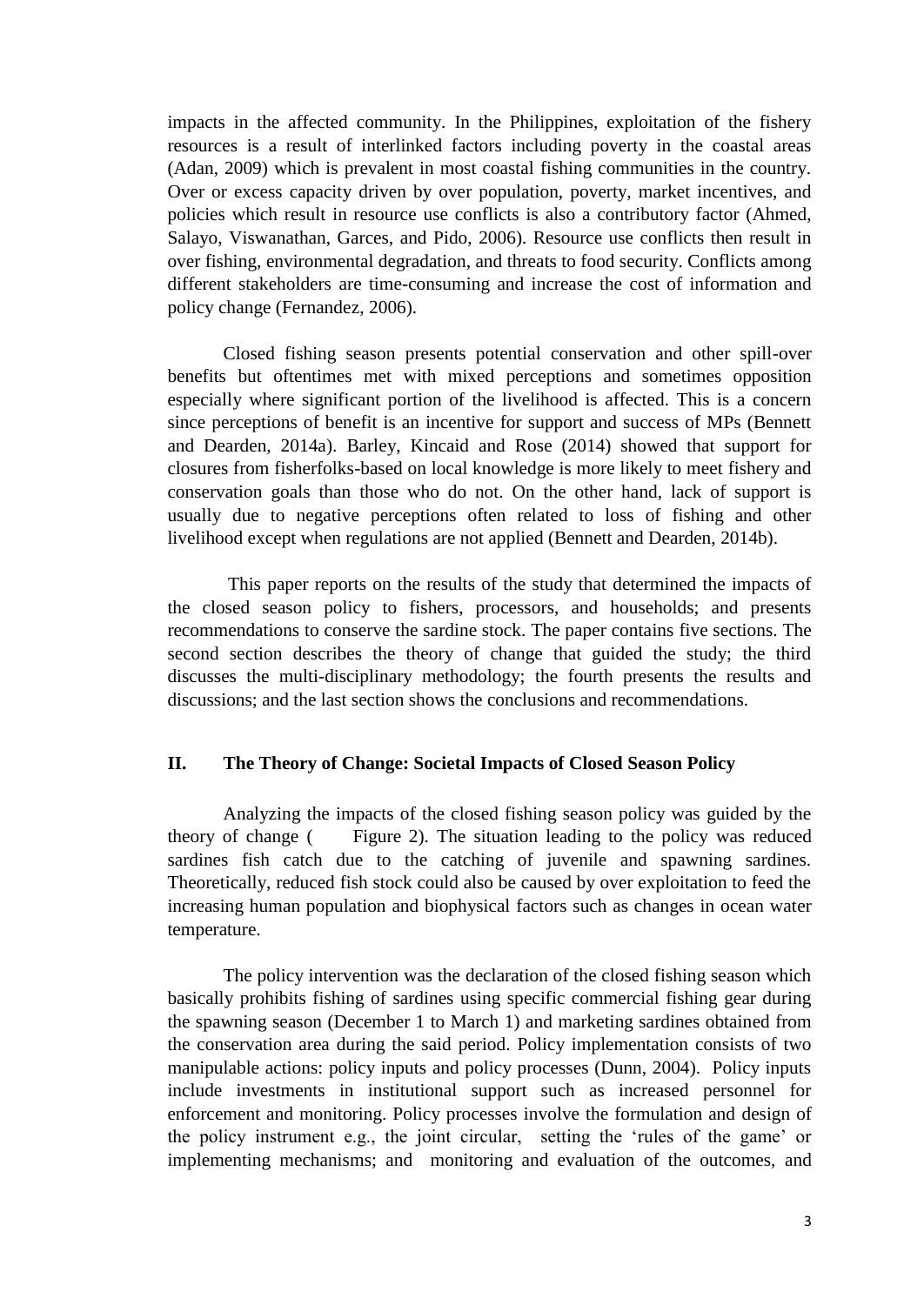gathering community support for proper awareness and a more participatory approach to the entire policy process.

Controlled policy outcomes consist of policy output and policy impacts. Policy output will be in terms of the improvement in the fish stock due to the policy intervention. This should be monitored every year of the policy implementation. Policy impacts are improvements in catch per unit effort annually, increased supply to the sardines' agri-business firms, and increased annual net incomes of fishers and other stakeholders.

The analysis also took into account the spill-overs; externalities that can be positive or negative. Spill-overs can be in the form of increased value of catch as a result of increase in the volume of non-sardines species that are high valued. Spillovers can also be the negative effects on municipal fishers who are strictly not affected by the policy; but due to limited knowledge by the community, some local governments also penalize the municipal fishers for catching sardines during the closed season. Social welfare effects can be gleaned from the externalities as well as effects to the various stakeholders.



<span id="page-8-0"></span>Figure 2. Closed fishing season policy and theory of change

## **III. Methodology**

The societal costs and benefits consist of social, economic and ecological costs and benefits (Failler and Pan 2007). The economic costs and benefits of fishing activity along the production chain of fisheries span from fish harvesting to processing and to marketing. These economic costs and benefits are linked to the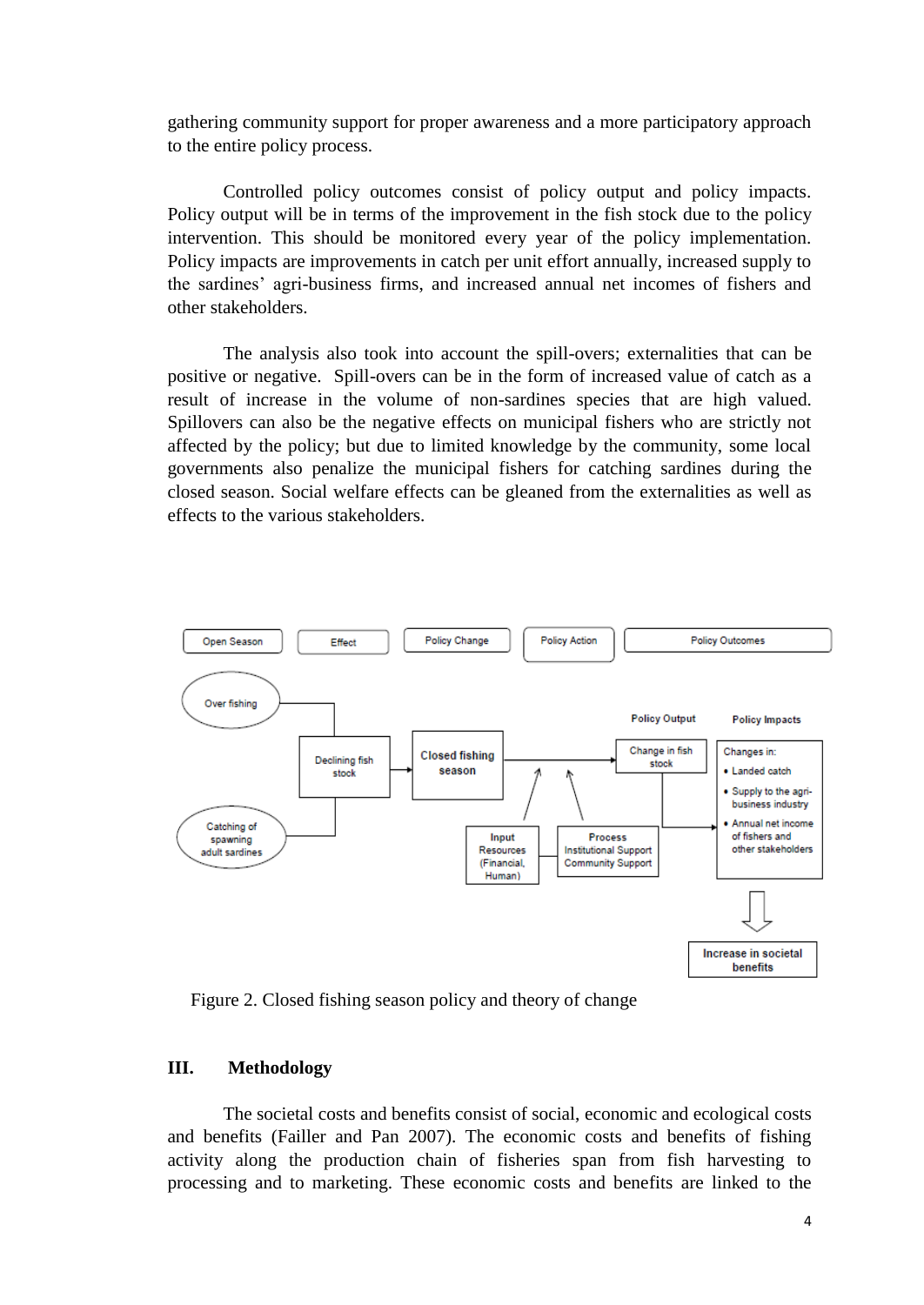social and ecological systems. The linkage between social and economic systems is made through income distribution. The linkage between economic and ecological systems is made through the change of biomass stock. And, the linkage between social and ecological systems is made through environmental problems and protections (Failler and Pan 2007).

An interdisciplinary team was organized to analyze the impact of the closed season policy. These include a biologist, agribusiness expert, policy and institutional experts, socio-economists and sociologist. Both primary and secondary data were generated. The data description, data collection methodology and data analysis are found in Naguit 2016, Narvaez 2016, Brillo et al. 2016, Jalotjot and Cervantes 2016, Paunlagui 2016, and Rola et al. 2017 and briefly described below.

## **3.1 Role of institutions and the factors facilitating or constraining implementation of the closed fishing season**

The institutional component involved collection of primary and secondary data pertinent to the formulation and implementation of the closed season policy. Sources of secondary data included various publications such as research reports, documents, and records of government and other agencies pertinent to fishery sector. Primary data collection was through key informant interview (KII) of representatives from agencies involved in the implementation of the closed season policy. The study team conducted a total of 18 KIIs - two (2) KIIs in BFAR Central Office, one KI in the Department of Interior and Local Government (DILG) Provincial Office in Dipolog, Zamboanga del Norte; one KI from the Technical Working Group; and fifteen (15) KIIs in BFAR offices, LGUs and other agencies in Zamboanga City and Zamboanga del Norte. Two Focus Group Discussions (FGDs) in Zamboanga City and Zamboanga del Norte involved representatives (e.g., Fishery Technician, Fishery Officer) from the LGUs.

## **3.2 Assessment of the attitudes of the communities before, during and after the policy implementation of the closed fishing season**

Data on the knowledge, attitudes and perceptions were generated during the household survey and using the Likert scale format. Follow up focus group discussions were organized to gather more information to explain the results of the Likert scale. Two community level focus group discussions with workers and another two focus group discussions with fishers were conducted.

## **3.3 Assessment in the change in landed catch as a result of the policy implementation**

The compilation of logbook data from a single ring net operator with three to four fishing vessels for the period of 2008 to May 2016 operating in the Northern Zamboanga Peninsula was examined. The fishing vessels used the same fishing gear and have similar technical characteristics (length, weight, and material). It is assumed that the average catch per unit effort (CPUE) represented a similar density of fish.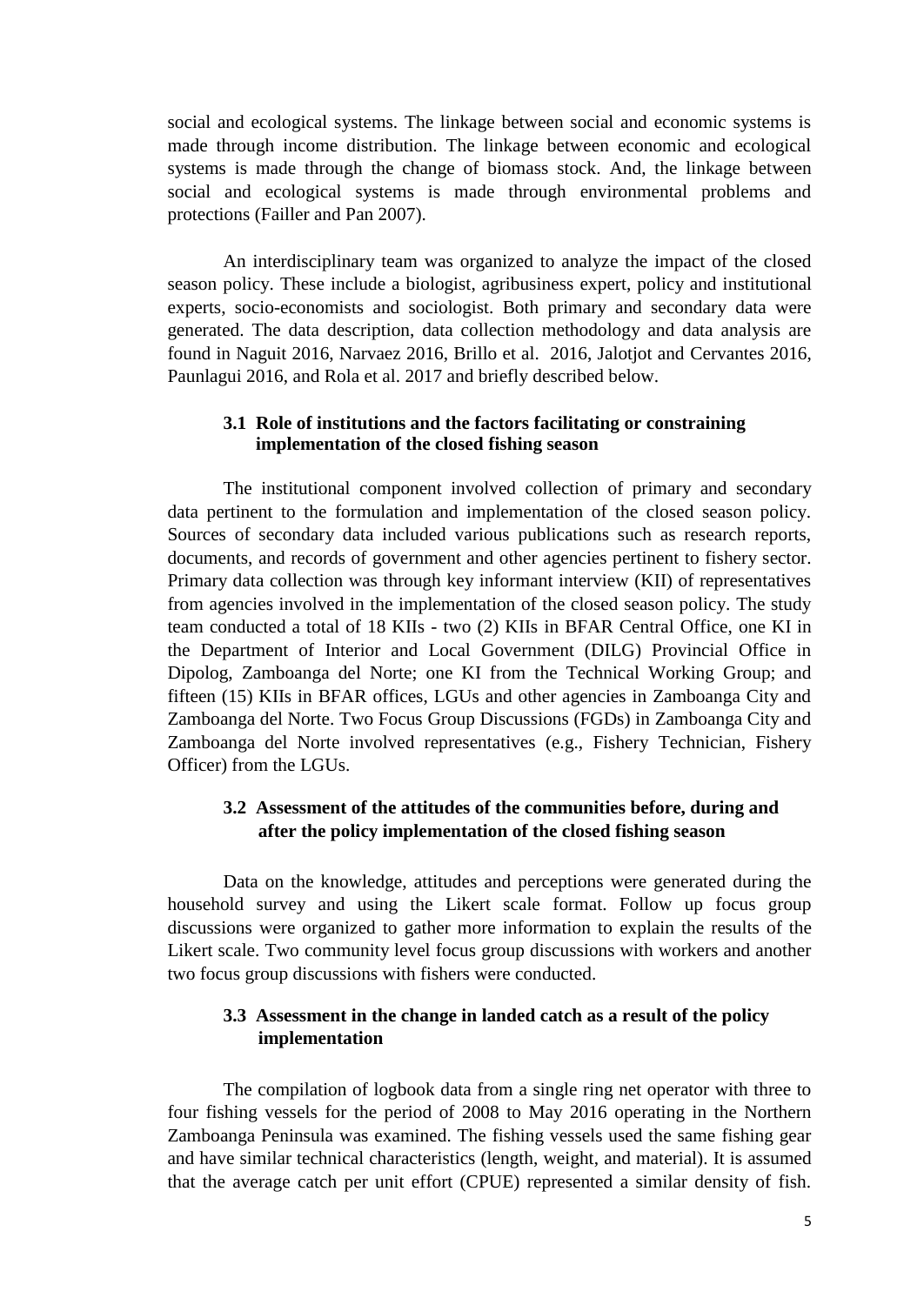This dataset covers the northern Zamboanga Peninsula where upwelling occurs during the Northeast monsoon months. The CPUE is the daily catch rate (in kg/trip), which is interpreted as a measure of relative abundance. Also, secondary data of landed catch were taken from the Philippine Statistics Authority (PSA) and were disaggregated into sardines and other species across municipal and commercial fishers. Trend was achieved by means of the curvilinear regression model (using e-views) Anomalies were also determined by the differences between the grand mean value for six years and the mean monthly catch rate of sardines.

#### **3.4 Impact on the processing and manufacturing of sardines**

This component used value chain<sup>1</sup> approach/framework in evaluating the direct and indirect effects of closed fishing season policy of sardine to stakeholders and major industries in Zamboanga Peninsula. Analysis of the value chain includes two major steps: industry assessment of existing market and the value chain mapping. The assessment study covered two major sardines producing areas in Zamboanga Peninsula, namely Zamboanga City and Zamboanga del Norte. The socio-economic impact of the closed season was also analysed.

Tracer methodology was employed to identify respondents from commercial and municipal fisherfolks, canning and bottling processors, production workers in cannery and bottling companies and institutional buyers. Primary data were gathered through survey of nine (9) out of twelve (12) canning processors in Zamboanga City and twenty-five (25) bottling processors in Zamboanga del Norte. Twenty-three (23) municipal fisherfolks were in three major areas of Zamboanga del Norte, specifically in the municipalities of Roxas, Katipunan, and Dipolog City were also interviewed. Survey of industry workers in Zamboanga City and Zamboanga del Norte covered thirty (30) cannery workers, thirty (30) bottling workers, thirty (30) ancillary workers in the tin can industry and thirty (30) commercial fishing crews. Interviews were also carried out with representatives of from major stakeholders such as: (1.) Southern Philippines Deep Sea Fishing Association (SOPHIL); (2.) Industrial Group of Zamboanga, Inc. (IGZI) and, (3) In-Glass of Dipolog Associations (ISDA).

## **3.5 Impact on income and livelihood (employment) of the affected fisher folks and other relevant stakeholders**

From the society's point of view, an interesting question is on what has happened to the households and their livelihoods within the three months that they are out of work in the factories. A related issue is the impact on commercial fishers and level of benefits to municipal fishers as they are not affected by the law. For fisheries workers, the primary impact indicator is change in number of working days and/or income resulting from the closed fishing season. For fishers, the change in income is based on changes in income from the sardine catch.

**.** 

<sup>&</sup>lt;sup>1</sup>A value chain is a set of activities that a firm operating in a specific industry performs in order to deliver a valuable product or service for the market. The concept comes from business management and was first described and popularized by Michael Porter in his best-seller, Competitive Advantage: Creating and Sustaining Superior Performance in 1985.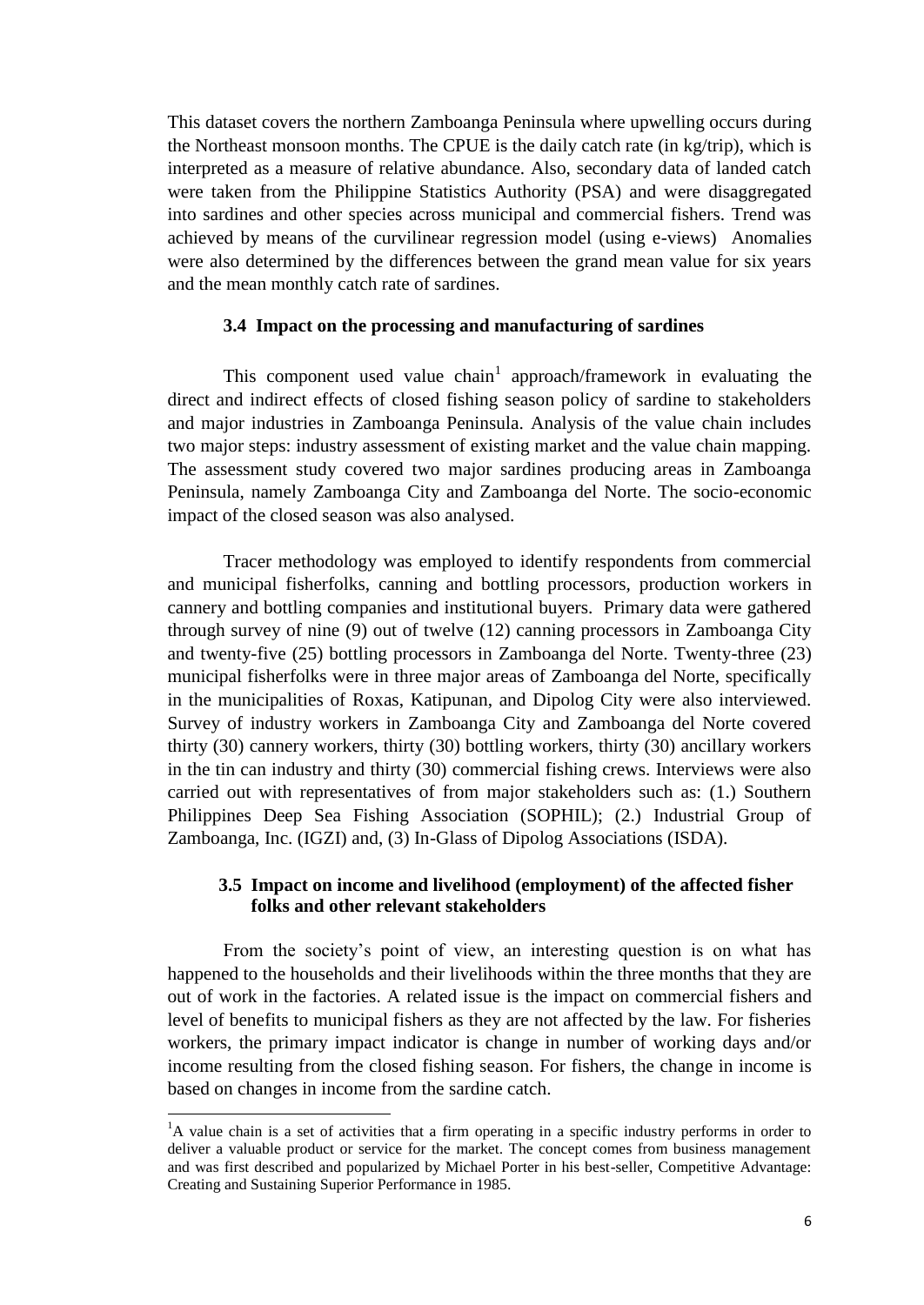Alternatives sources of income, the training, seminars, and other capacitybuilding activities attended by the respondents in relation to the policy were also studied. Information on the following were also generated: a) changes in income source, i.e., type of economic activity; b) change in income for those who permanently shifted work from sardines to non-sardine work; and c) labor movement/recruitment during transition from closed to open season and vice-versa. In addition, coping strategies of the affected households were also assessed.

Household survey was undertaken to cover both the household level impacts and the knowledge, attitudes and perception component of the study. It included 301 households in Zamboanga City and Zamboanga Del Norte categorized into municipal fishers (172), commercial fishers (6) and fisheries workers (129). Survey respondents were selected using purposive sampling.

#### **3.6 Estimation of the net benefits to society as a result of the policy**

Data from the various components as above were used to determine the social benefits and costs of the closed season policy. Data for benefits included value of landed catch before and during the policy, increased incomes from alternative sources, and increased in incomes of fishery crew due to intensive operations during the open season. The value of landed catch during the closed season months also included the high valued species. Data for costs include the decline in the incomes of factory workers due to the closed season, or stoppage of factory work for three months; decline in value of landed catch of commercial fishers and increased cost of regulations. Data were expressed in 2015 prices and benefit cost ratio was estimated. No investment data were analyzed, thus Net Present Value was not generated.

#### **IV. Results and Discussion**

Following the theory of change framework, the results and discussion in this section is organized into policy inputs and process, policy output (landed catch) and policy impacts to fishing crew, sardine processors, factory workers, municipal and commercial fishers.

#### **4.1 Policy Inputs: Facilitating and constraining factors**

Policy design occurred at the national level and went through a fragmented, multi-sectoral process that happened in a policy environment that is factional and contested, as in the case of the sardine canneries and bottlers; the fishery workers, and fishers. Temporal dimension, e.g., timing or timeliness (such as the spawning period of sardines) of the implementation of the policy is also important. The policy formulation process was also found to be not participatory such that people were not able to respond initially. A technical working group was formed and was composed of representatives from academic institutions, industry, national/regional government agencies, and local government units to basically monitor performance of the policy.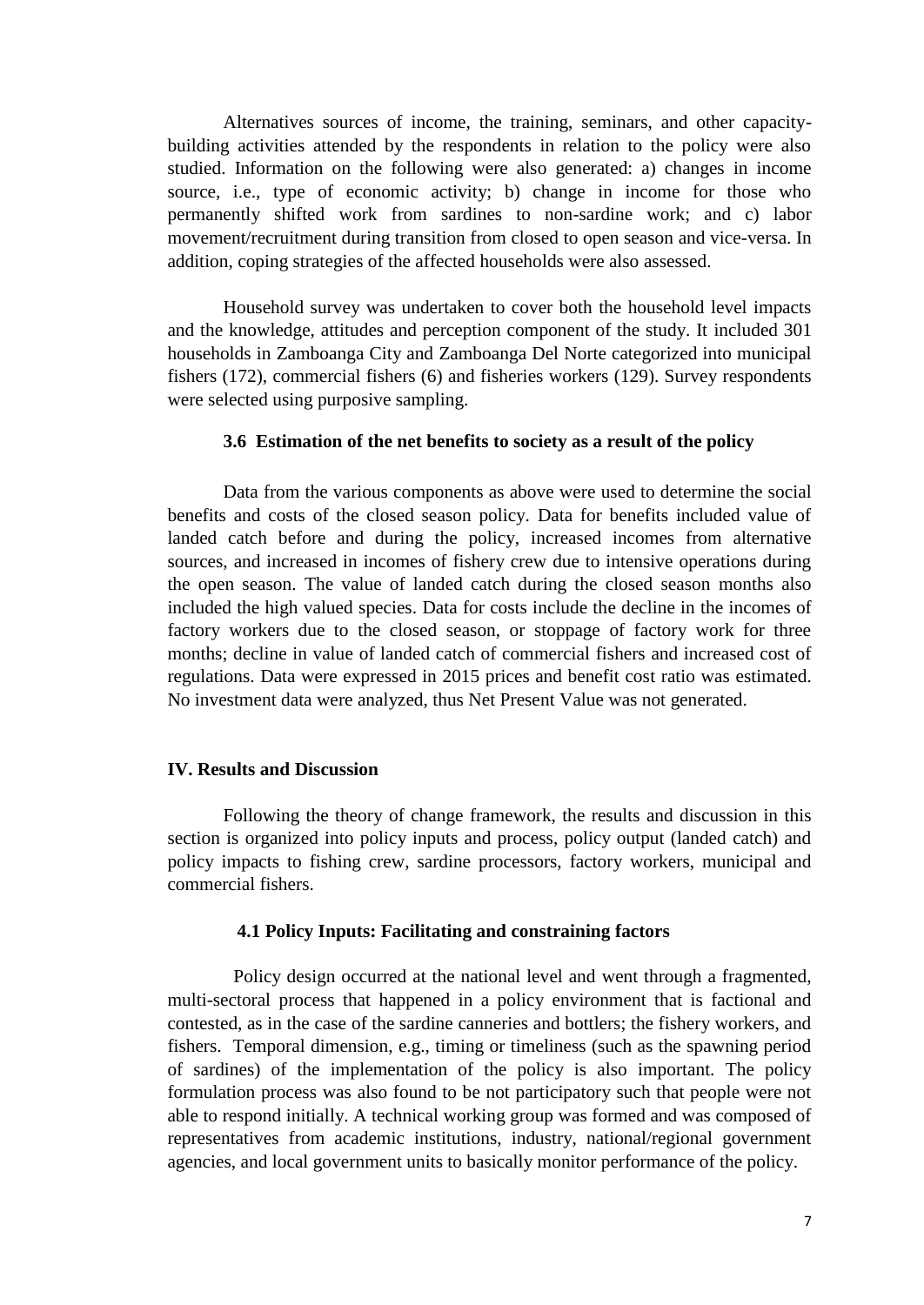Factors facilitating implementation of the closed season is the direct involvement of the national agency Bureau of Fisheries and Aquatic Resources (BFAR) that provided most of the needed resources, e.g., financial, personnel. Monitoring, control, and surveillance is a regular activity of BFAR, thus, it was also able to mobilize the needed patrol vessel and support of other government agencies. Visibility of policy enforcers was important in ensuring compliance with the closed season. The cooperation of local government units also facilitated the implementation of the policy, particularly the ban on catching and marketing, in their respective areas. Support of other agencies in providing alternative livelihood or facilities (e.g., cold storage, fishing gear for non-sardine species) to the affected stakeholders tamed the impact of the closed season. Participation of other interest groups such as the sardine cannery and bottling sectors and the academe which provided scientific information both in the design and evaluation of the closed season also facilitated the policy process.

On the other hand, there were also some issues that constrained implementation of closed season, particularly in the first year of implementation. There were local government units reporting that JAO AO No. 1, s. 2011 lacked clarity, consistency, and coherence in some of its provisions and implementing mechanisms. They lamented that dissemination of information for them to be clarified about the policy was lacking, resulting in misunderstanding, confusion, and lack of preparation in enforcing the policy. There were also feedback about the difficulty of monitoring the large conservation area and many landing centers covered by the closed season. There were LGUs which do not have sufficient resources to implement the policy. Meanwhile, there were also other agencies which did not push through with their commitment to support the displaced workers during the closed season.

## **4.2 Policy Process: Knowledge and Perceptions of Fishing Communities on the closed season policy**

#### **4.2.1 Knowledge on closed season policy**

Majority of the respondents were aware of the closed season fishing policy. More workers than fishers are knowledgeable of the policy because they are directly affected. The lack of detailed knowledge about the closed fishing season policy is revealed in the responses where less than half of the fishers and about two-thirds of the factory workers correctly identified the months of December to February to be covered by the closed fishing season policy. There were respondents who gave completely wrong answer, e.g., months of June, November, and every month. The response of every month, particularly in Zamboanga del Norte, was due to the traditional practice where fishers do not fish three days after the full-moon long before the implementation of the policy.

A very low percentage of the respondents learned about the policy from the Municipal Agriculture Office. In fact, none of the commercial fishers learned the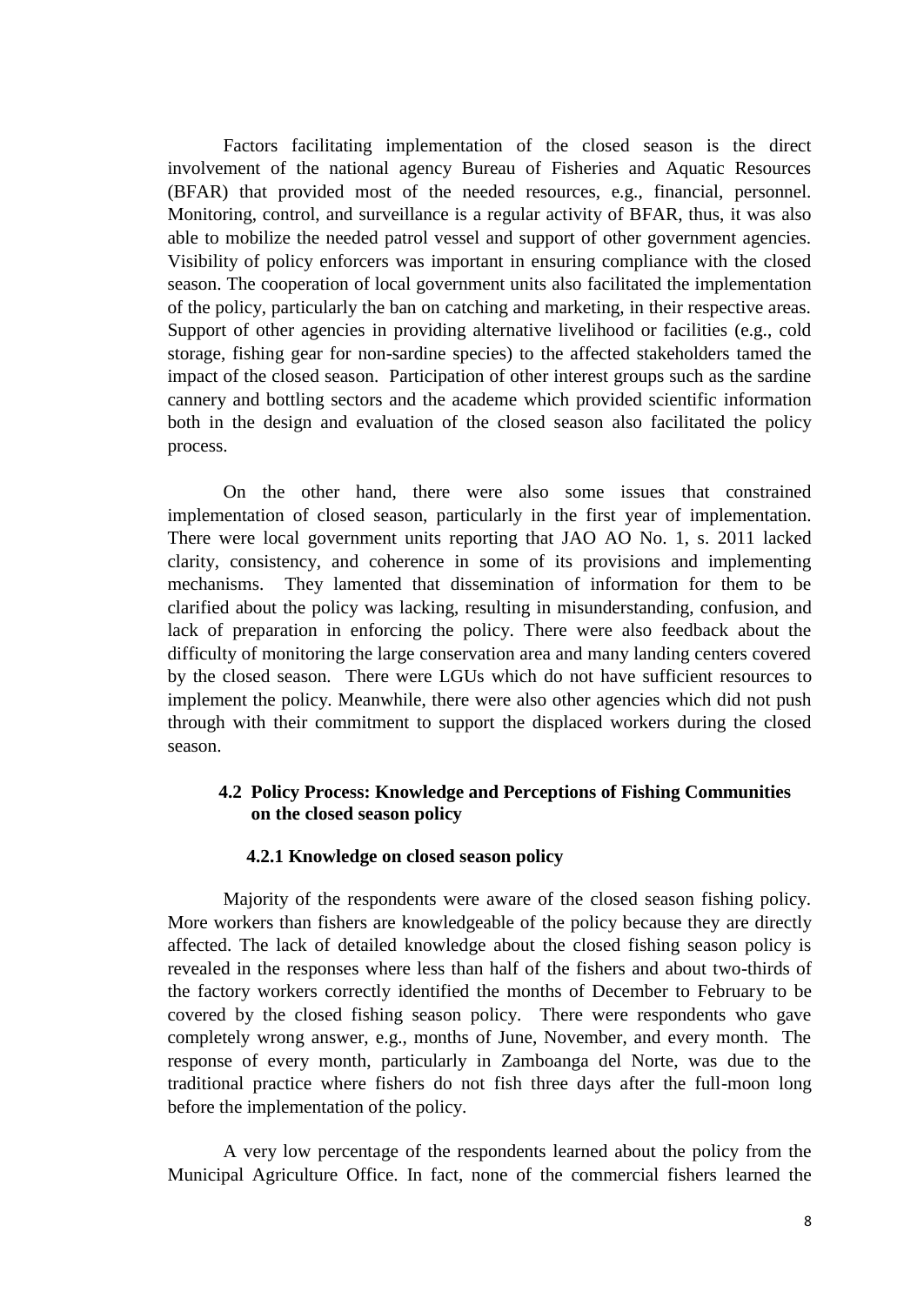policy from the local government unit. The explanation can be that it is more of the BFAR and other government agencies which are involved in the enforcement of the policy, although the local government unit is a partner in the enforcement.

## **4.2.2 Perceptions of fishers and workers on the closed fishing season policy**

Most fishers were not sure that it has increased work in the canning factory; but of course most factory workers agreed of this increase in work load. Some participants of the focus group discussion reported that hours of work in the sardine cannery start to decline by August and further reduced during November. During this period, all the factory workers report for work but at less number of hours to give everyone the chance to earn.

One factory worker did not want the closed fishing season policy because of the difficulty in finding alternative livelihood opportunities during the three-month ban to fish sardines. According to him, before the policy he only stops working around five days a month when there is full-moon or when the catch is low. This means that they have continuous work for 12 months and does not need to find alternative work when everyone also looks for work.

However, when asked if they were in favor of the closed fishing season policy, the response was highly positive. Half of the respondents strongly favored its implementation while 33 out of 100 commercial fishers were also in agreement. Only less than 10% of the respondents did not favor its implementation. Municipal fishers also reported an increase in the fish catch in Zamboanga del Norte, which is a positive externality enjoyed by the municipal fishers who are mostly the poor, marginalized fishers.

### **4.3 Policy Output: Analysis of Trends in landed catch**

## **4.3.1 Volume of landed catch**

Annual sardine production in Zamboanga Peninsula is estimated at around 5, 990 mt with *S. lemuru* as the dominant species (91%). There is an observed increasing trend in sardine production and catch rates in the area with a significant change in landed catch of sardines before and during the implementation of the fishing closure [\(Figure](#page-14-0) 3). In addition, an increase in the frequency of large-sized *S. lemuru* has been observed recently, which may imply that the fish stock is recovering from intensive exploitation. The increase in landed catches (production and daily catch rate) of sardine species and increase of large-sized sardines stress the positive impacts of closed season policy.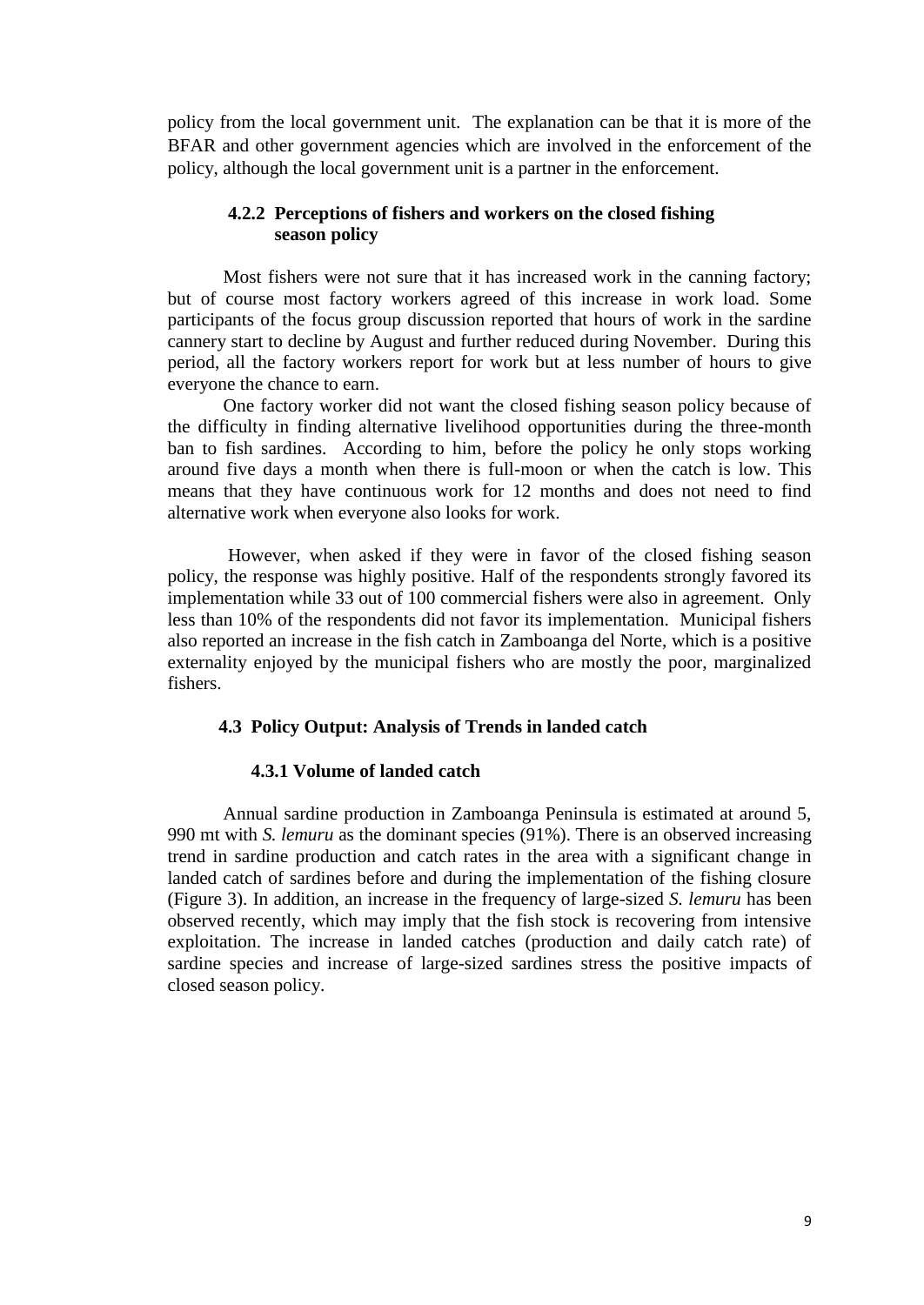

<span id="page-14-0"></span>Figure 3. Patterns of quarterly landed catch of sardines with relative contribution of municipal and commercial fishing gears in 19 stations in Zamboanga Peninsula.

Bali sardines caught off the Zamboanga Peninsula attain sexual maturity at 4 to 6 months which is earlier compared to the traditional belief (one year). Intense fishing may force the population to mature at smaller size (younger age) in order to ensure survival of the species. The absence of historical baseline data on the age structure of Bali sardine caught off the Zamboanga Peninsula makes it difficult to assume that there has been a shift in the age-at-maturity of the population, although there is a substantial fishery exploiting the sardines at all life stages in these areas. Majority of adult sardines spawning in both northern and southern Zamboanga Peninsula during the northeast monsoon were hatched from July to September 2015. This is consistent with previous findings on the hatch dates of mature fish spawning off Northern Zamboanga during the NE monsoon from November 2013 to March 2014 with a mean age of 145.4 days or 4.8 months old.

Larvae spawned in the northern upwelling area during the NE monsoon are transported southwards, perhaps as early juveniles as early as March. The mechanism for this is not clear, but ichthyoplankton studies in early 2014 suggest a southward transport of larvae, perhaps close to the coast of the mainland (Piloton, Felix and Campos, 2015) at this time. After 2-3 months, these juveniles may reach maturity in the south and make up the bulk of spawners from May to September. The larvae they produce during these months may be transported northwards with the SW monsoon in time to attain maturity by the beginning of the NE monsoon months, when spawning is timed with conditions of high productivity resulting from upwelling. This scenario fits well with back-calculated hatch dates of spawners in the north. Whether this proposed coupling takes place or not needs to be further investigated. Since the dynamics of stocks appear to be different at either end of the Peninsula, the large difference in fishing pressure on sardines between the two areas will also have an effect on these dynamics.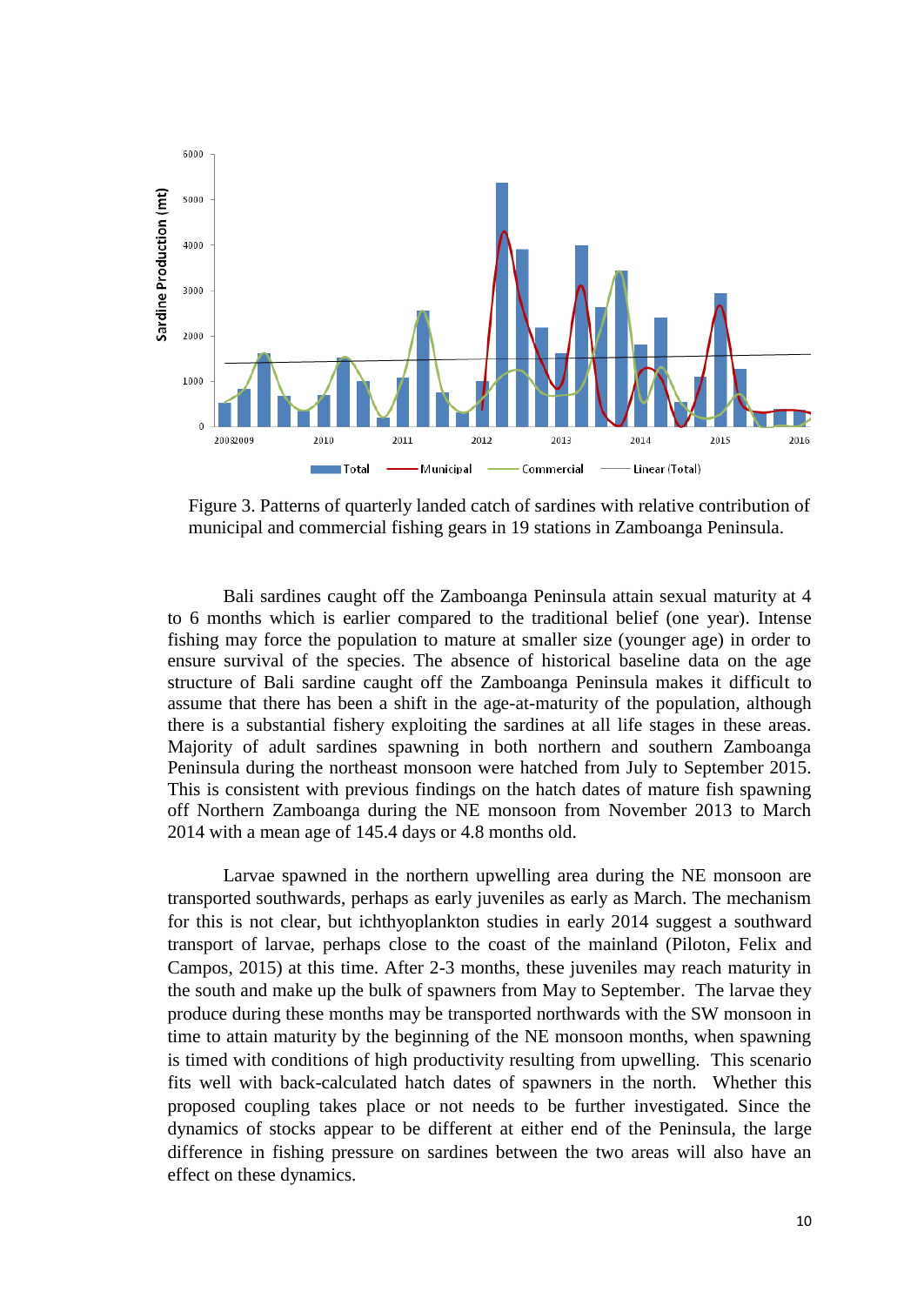Hence, assessing the effects of the seasonal closure on the stocks may require a more sophisticated design for collecting data. The spawning areas and times are crucial to the reproductive success of the fish stocks. From the perspective of fishes, these spawning areas and periods are the most vital in their life history and also the most vulnerable to negative external impacts (Olsen et al., 2010).

In addition, sardine production in Zamboanga Peninsula is largely influenced by environmental factors indicated by its strong seasonality. High estimates of sardine production appear to be preceded by peaks in chlorophyll*a* levels during the northeast monsoon, however, there is a lag phase with biomass generation of sardines. Sardine population spikes in March which is right after the main spawning during the northeast monsoon each year. Moreover, results of this study prove that at smaller scale, although El Niño events would induce massive die-offs in anchovy which are adapted to cold, nutrient-rich coastal waters, the populations of sardine (and of other species like jack mackerel or mackerel), which live in the warmer waters, would experience an upsurge in number during or just after these episodes. The remarkably high sardine production recorded in Zamboanga Peninsula during the El Nino years in 2005, 2009, 2010and 2014-15 (drought).

#### **4.3.2 Overall Catch Species Composition**

There were a total of 58 species belonging to 27 fish families identified from landed catches of ringnets, dominated by family Carangidae (jacks and trevallies) (40%), followed by family Clupeidae (sardines and herrings) (34.6%). Family Scombridae (tunas and mackerels) was observed at relatively low proportion (<14%). On the other hand, municipal landed catches were composed of 49 species and largely represented by family Clupeidae (42%), Scombridae (26%) and Carangidae, while other fish families (about 48 families) were observed at relatively low proportion (13%)

The Scombrids (nine species), Clupeids (two dominant species) and Carangids (four dominant species) dominated the catch for the past 13 years. The Scombrids comprised 36% and 40% of the total commercial fisheries before and after the first implementation of the sardines fishing ban in December 2011 to March 1, 2012. The sardines ranked the third with the largest production prior to 2012 but was second, thereafter. In terms of species, *Decapterus macrosoma (*roundscads*)* of the Family Scombridae consistently topped the highest production volume. The Bali sardines, although it only ranked second before the ban implementation, has displayed improvement after 2012 where it equaled with the roundscads.

On the other hand, the tuna and mackerel families comprised the greatest bulk of the municipal fisheries production in the country. The sardines ranked third all throughout the past 13 years. In terms of species, *Selar crumenophthalmus* (bigeye scad) and *Leiognathus* sp (slipmouths) were the top mostly caught ones, followed by *Carangoides* spp (trevally)and *Thunnus obesus* (bigeye tuna).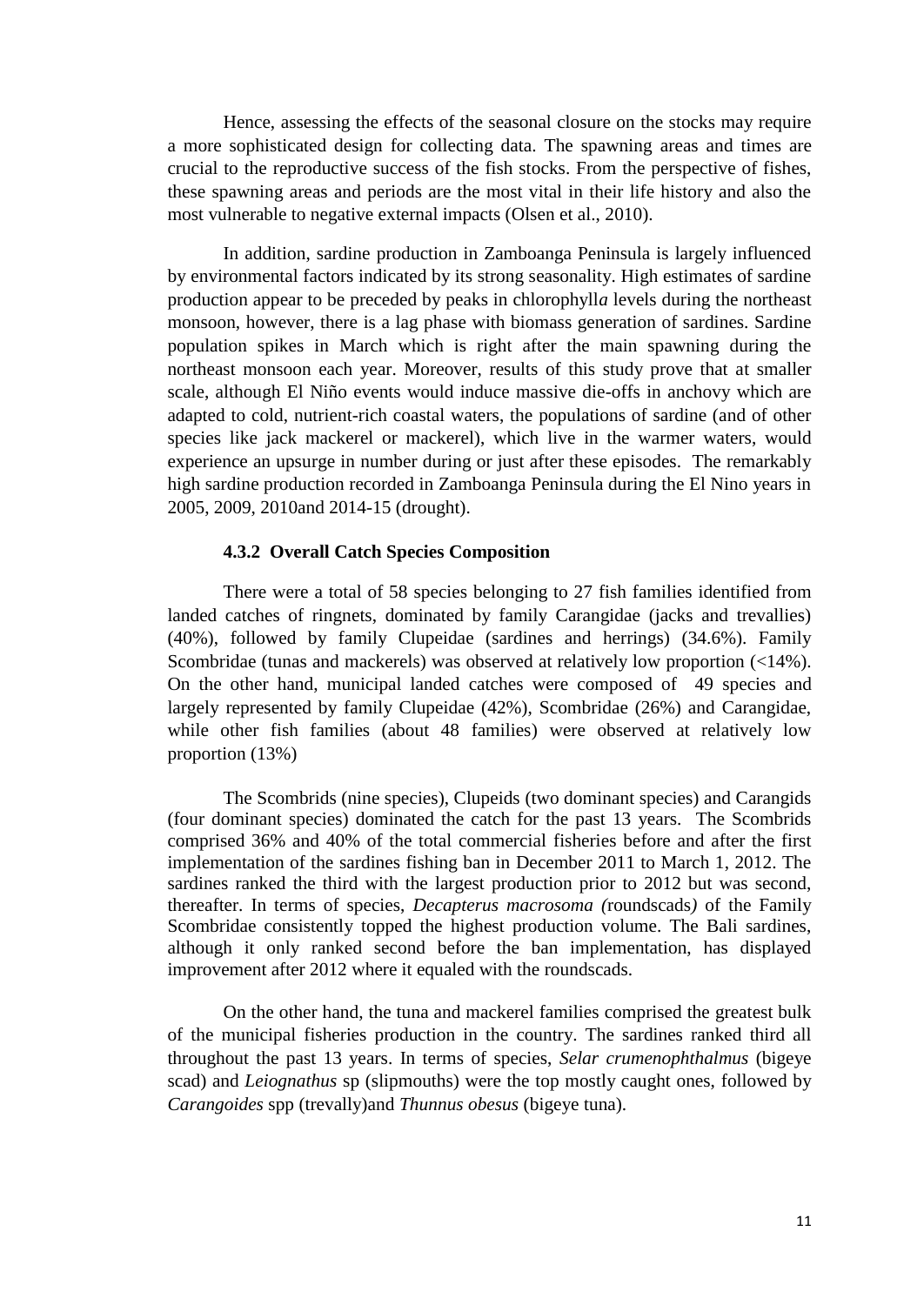#### **4.3.3 Value of sardines and other species catch**

The values of landed catch of both sardines and other species have generally increased during the closed season period (Table 1). The commercial fishers experienced a slight decline in both sets of species, it was found that the municipal fishing had enjoyed the benefits due to the closed season. Both vales of sardines and other species increased during the closed season in the municipal fishing industry. However, on the whole, values have increased for both types of species.

| Year                      |                 | Commercial     |          | Municipal |          | Total          |
|---------------------------|-----------------|----------------|----------|-----------|----------|----------------|
|                           | <b>Sardines</b> | Other          | Sardines | Other     | Sardines | Other          |
|                           |                 | <b>Species</b> |          | species   |          | <b>Species</b> |
| 2007                      | 5,269           | 70,545         | 171      | 1,391     | 5440     | 71936          |
| 2008                      | 7,209           | 73,697         | 153      | 1,310     | 7362     | 75007          |
| 2009                      | 8,938           | 65,614         | 152      | 1,263     | 9090     | 66877          |
| 2010                      | 8,175           | 58,253         | 146      | 1,183     | 8321     | 59436          |
| 2011                      | 7,544           | 59,049         | 135      | 1,143     | 7679     | 60192          |
| 2012                      | 6,993           | 65,357         | 127      | 1,051     | 7120     | 66408          |
| 2013                      | 6,212           | 68,270         | 124      | 998       | 6336     | 69268          |
| 2014                      | 7,086           | 60,650         | 113      | 931       | 7199     | 61581          |
| 2015                      | 5,176           | 33,552         | 4,796    | 41,152    | 9972     | 74704          |
| Average Annual            |                 |                |          |           |          |                |
| Value 2007-2011           | 7427            | 65,431         | 151      | 1258      | 7578     | 66690          |
| Average Annual            |                 |                |          |           |          |                |
| Value 2012-2015           | 6367            | 56,957         | 1290     | 11,033    | 7657     | 67990          |
| $(2012 - 2015) - (2007 -$ |                 |                |          |           |          |                |
| 2011)                     | $-1060$         | -8474          | 1139     | 9775      | 79       | 1300           |

Table 1. Value of landed catch (in PhP 000), sardines and other species, Zamboanga Peninsula, before and after the closed season policy, in constant 2015 prices.

*Source of data: Philippine Statistical Authority* 

#### **4.4 Policy Impact: Analysis of trends in incomes of sardine processors**

## **4.4.1 Volume of Processed Sardines**

#### *Canned Sardines*

Based on data shown in [Figure 4](#page-17-0)`, the trend of local production of canneries increased during the closed fishing season (C.Y. 2012-2013) by about 9.5% from the previous period of 2008 to 2010. According to Mr. Ariel Onesa, President of Industrial group of Zamboanga, Inc. (IGZI) also the Plant manager of Century Pacific Foods Corporation, the factors that caused the increase in the production of sardines canned goods were higher catch of sardines, decreased price of diesel, lower price of fresh sardines as a result of high production and the preparedness of sardines canning factories for the closed fishing period and the growth of fish meal industry. Generally, the trend on local canned sardines production is increasing by about 2% per year (KII with Ariel Onesa, 2015).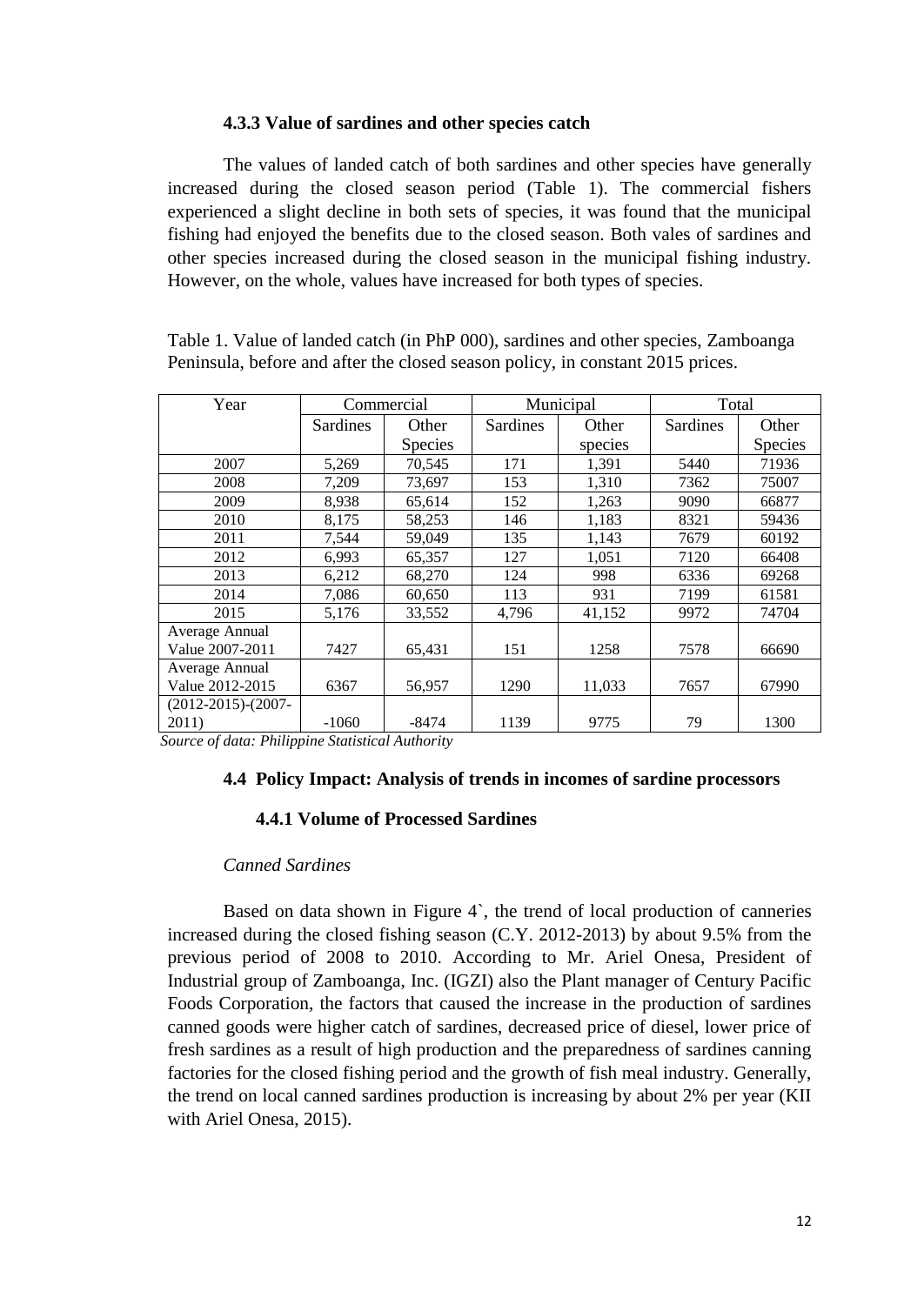

<span id="page-17-0"></span>Figure 4. Volume of canned sardines production in Zamboanga City *Source: AC Nielsen survey, 2015*

Industry survey data showed that the average cases of products produced by the canning industry were 4,014,613 during the period of 'no closed fishing'. Significant increase of 50% was recorded during the enforcement period of the JAO-01 policy. The KII with some plant managers revealed that companies tend to expand their production capacity as a result of the shortened production of nine (9) months to compensate for the loss of three months' production during the closed fishing season. Likewise, canning companies store sufficient volume of finished products two to three months ahead in preparation of the 'no production' period.

The average yearly cases of canned products for all the canning companies in Zamboanga City also showed significant increase of 50% during the implementation of the closed fishing season. To catch up with the demand volume of canned sardines from both local and export buyers in only 9-month production period, canneries invested in expanding their facilities to accommodate more workers and more volume of fish to be processed. Some canneries constructed additional storage facilities, while others rented such facility in the nearby economic zone about 3 km distance. To the canning operators, the closed fishing season resulted to additional investment cost as well as storage, inventory and handling cost. Data for these investments were however, not available.

## *Bottled Sardines*

Bottled sardine processors showed increasing volume of production [\(Figure 5](#page-18-0)) prior to and during the implementation of the JAO-01 (2012-2015). The 17 bottled processors revealed a total of 297,740 cases of sardines' products with 24 bottles per case per year prior to JAO-01, this volume increased during the enforcement of the closed fishing season policy (2012 to 2015) to 322,250 cases indicating an 8.23% increase from the period of 'no closed season'. Among the top producing manufacturers are Montaño Foods Corporation, Mendoza Industries, and Zaragoza Food Products.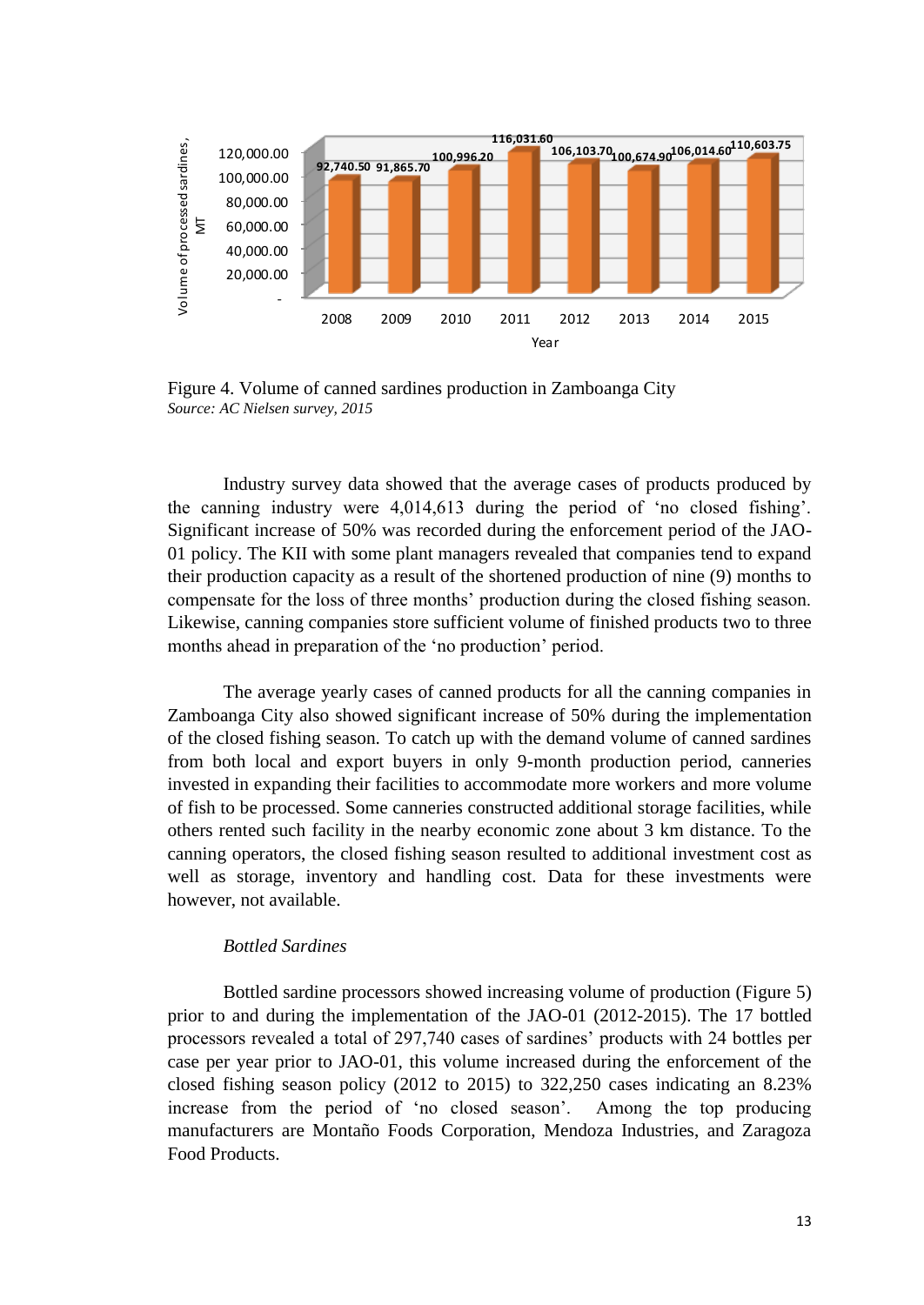

<span id="page-18-0"></span>Figure 5. Volume of bottled sardine production in Zamboanga del Norte, 2015  *Source: Industry survey, 2015*

Generally, production increased by 4% during the implementation of the closed fishing season policy (2012-2015) from the 'no closed fishing season' (2008- 2010).

## **4.4.2 Value of Processed Sardines**

#### *Canned Sardines*

The local sales volume trend of canned sardines generally showed fluctuating trend. From 2008 to 2011 sales gradually increased, declined slightly the following two years and then picked up in 2014 to 2015. The highest sales volume of canned sardines was recorded at 128,923.64 MT in the year 2011, which was also the year of the initial implementation of JAO-01. The high sales volume was accordingly the reaction of institutional buyers in anticipation of the 3 months JAO starting December 1, 2011 to March 1, 2012.

During the implementation of the closed fishing season, sales volume was 117,893.02 MT in 2012 slightly lower by 8.5% from 2011 and further declined in 2013 as a result of a decline in sardines catch in the commercial fishing sector. In 2012, there was an importation of fresh sardines at a volume of 2,371 MT which added to the volume of canned sardines produced. However, the importation in 2013 reduced to only 308MT coupled with the lowest catch for the entire period of the JAO at 100,483.54 MT. Canned sardines were produced and sold at the lowest in 2013. In 2014 to 2015, sales increased due to increase in sardines catch volume plus the importation of 329,760 kg in 2014.

#### *Bottled Sardines*

Data were not available for determining trends in values of bottled sardines.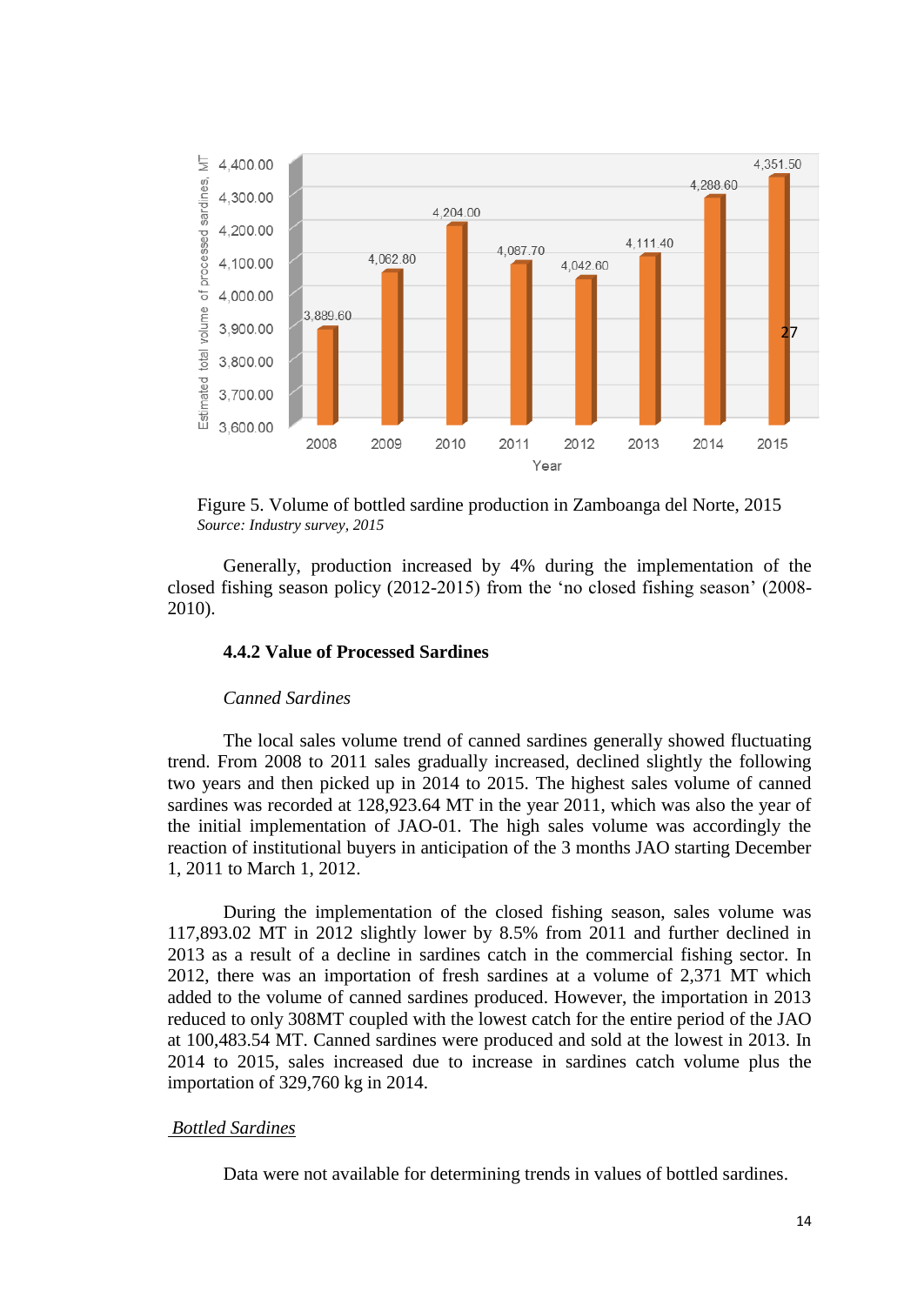#### **4.4.3 Impacts on Number of Workers**

While the closed fishing season undeniably allows for the recovery of the fishery resource as the closes season allows for the spawning of the sardine and allows the little ones to grow, it disrupts the operation of canneries as it cuts the steady supply of fresh fish. Not all players are able to store a sufficient volume of fish to be processed during the 3-month close season.

#### *Canneries*

The number of workers employed in the canneries increased during the implementation of closed fishing season [\(Figure \)](#page-19-0). This indicates that the volume of work increased. This is due to the increase in fish catch plus the volume imported from 2012 to 2014.



<span id="page-19-0"></span>Figure 6. Total number of cannery workers in Zamboanga City, 2008-2015  *Source: Department of Labor and Employment, 2015; Industry survey, 2015*

Only 10 percent of cannery workers are retained to do maintenance work and accomplish year-end reports. The rest go home to their respective provinces, jobless for three months. Nonetheless, the commercial fishing sector makes use of the closed season as the time to check equipment and institute repair but retaining only five percent (5%) of their work force. Per interview with players from the fishing sector, it seems that their workers are quite happy about the three-month closed season as this will give them time to go on vacation and go home to their respective families in time for Christmas. This is in view of the fact that most of them stay at sea for straight 3 -6 months. Also, this will be the time to claim their accumulated incentives other than their monthly salary.

## *Bottlers*

Similar to canneries, bottled sardines processors hired more workers during the closed fishing season as indicated in the graph in [Figure 7](#page-20-0). About 16 % were hired in 2011 to 2014 and this increase to 17% in 2015. The number of workers also depends on the volume of fish available for processing. In the bottled sardines, workers also increased by about 15 % during the closed fishing season (2012-2015) as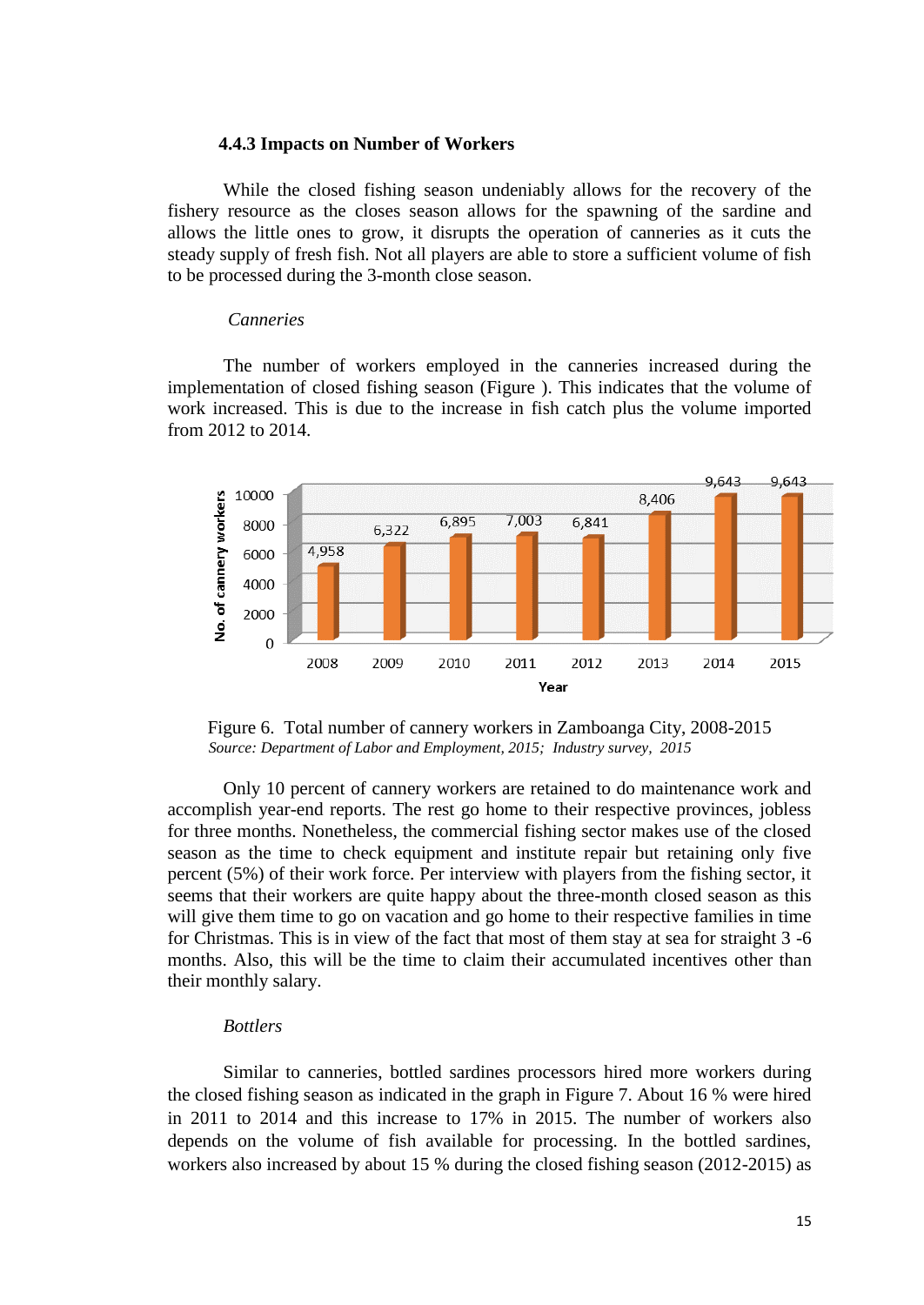compared in 2008-2011. The increased is minimal because the processors are small to medium cottage industries and therefore producing lesser volume compare to canneries.



<span id="page-20-0"></span>Figure 7. Total number of bottled sardines workers in Zamboanga del Norte  *Source: Industry survey, 2015*

### **4.4.4 Impacts on Incomes of Workers**

The workers' main source of income comes from their employment in the sardines industry, ranging from 6 to 8 years. Some engage in 'habal-habal' driving as an alternative source of livelihood during the closed season. Few of the bottled sardines' workers have alternative sources of income.

Before closed fishing season, workers in the canneries earned an average of Php64,871 a year for working 11 months or a monthly income of Php5,897 [\(Figure](#page-21-0)  8). During closed fishing season, workers earned an average Php57,116 for working 9 months or a monthly income of Php6,346. Inasmuch as working in the canneries is the main source of income particularly the women, during the implementation of the closed fishing, income of workers reduced by about 12% for the two months they are out of work in the industry.

Workers in the bottled sardines earned lower income compared to canneries. They earned an average of Php45, 287 a year or Php5,032 a month. Other companies hire workers for 11 months even during closed season for sardines to process bangus, squid and other marine products. During the closed fishing season, worker earned lower income of Php43,488 a year, about 4 % less than the income before the closed season period.

Tin can workers during the first year of implementation were not psychologically and financially prepared to stay out of work. However, after two years, workers seem to accept the fact and are more prepared. There was need to save part of their salaries during the 9-month work to be able to meet the family needs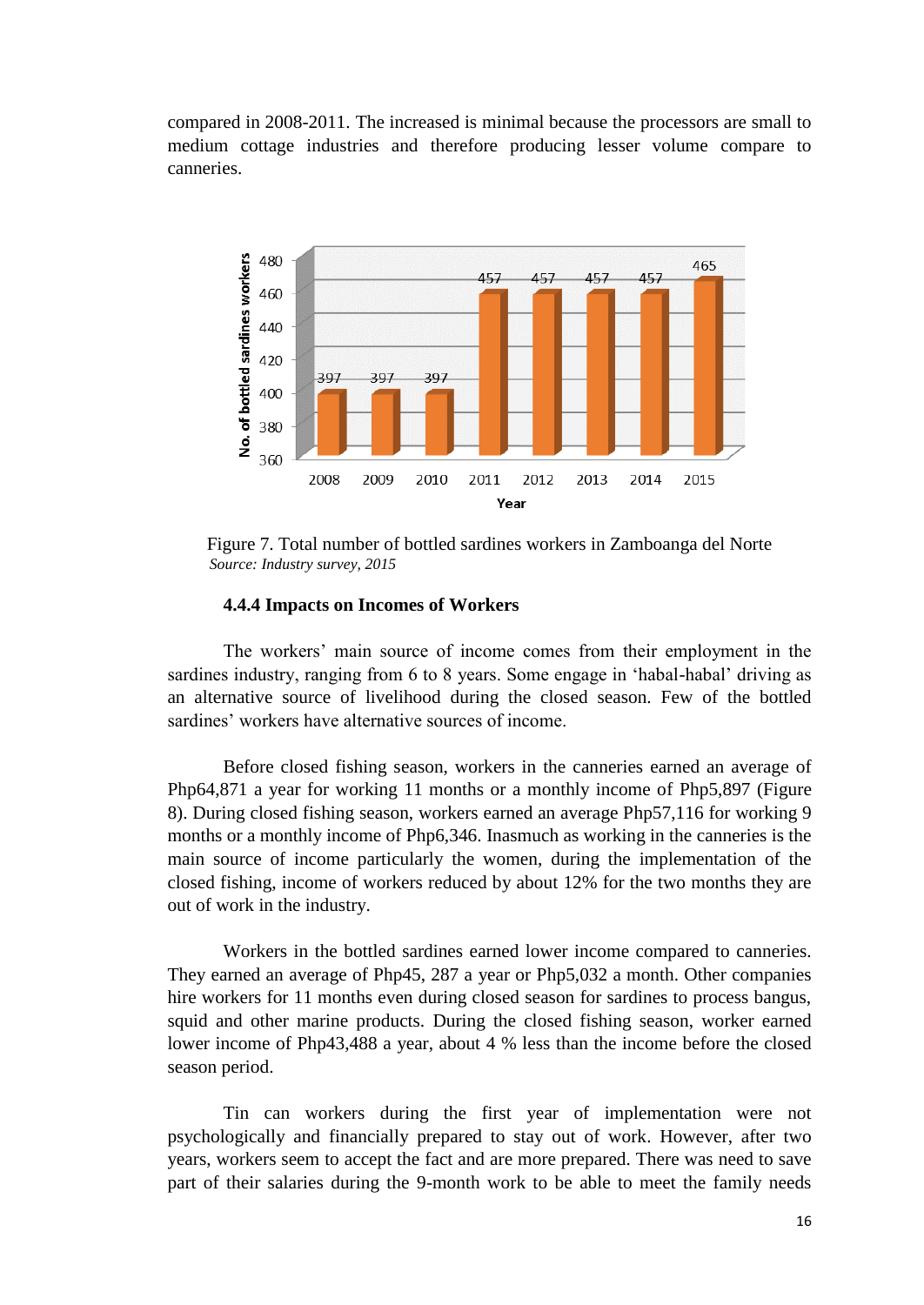during the closed fishing season. Their average annual income is Php68,834 a year before the closed fishing season or a monthly income of Php6, 258. Their income during the closed season period is Php65,247 a year on the average for working 9 months.

The fishing crew has a higher income during the closed fishing season, from an average annual income of Php40,136 before to Php61,598 during the closed fishing season. This explains the increase in the volume of catch as fishing crew gets additional incentives from the actual catch aside from their minimum wage. They used their savings to engage in other enterprise during the 3- month period.



<span id="page-21-0"></span>Figure 8. Average annual gross income of sardine industry and allied industry workers, by period  *Source: Household survey, 2015*

During key informant interviews, some changes were cited by top management of canneries in their operations as a consequence of closed fishing season from December 1 to March 1, of every year. Before the closed fishing season, canneries operate only for 11 months and one month break for Christmas as well as the general cleaning of facility and repair of equipment. During the implementation of JAO, canneries operate for 9 months a year. The following were cited:

- Companies invested in facility expansion to increase volume of production within the 9-month period to catch up with the volume requirement of the export and local markets for 12 months consumption. A notable increase of almost 50% of the average volume produced during closed season (2012- 2015) when compared to the average production before the closed season (2008 to 2010) was observed.
- The average number of workers hired in the canneries increased by about 38 % during 2012 to 2015 when compared to the average number of workers from 2008 to 2011(Jan- Nov).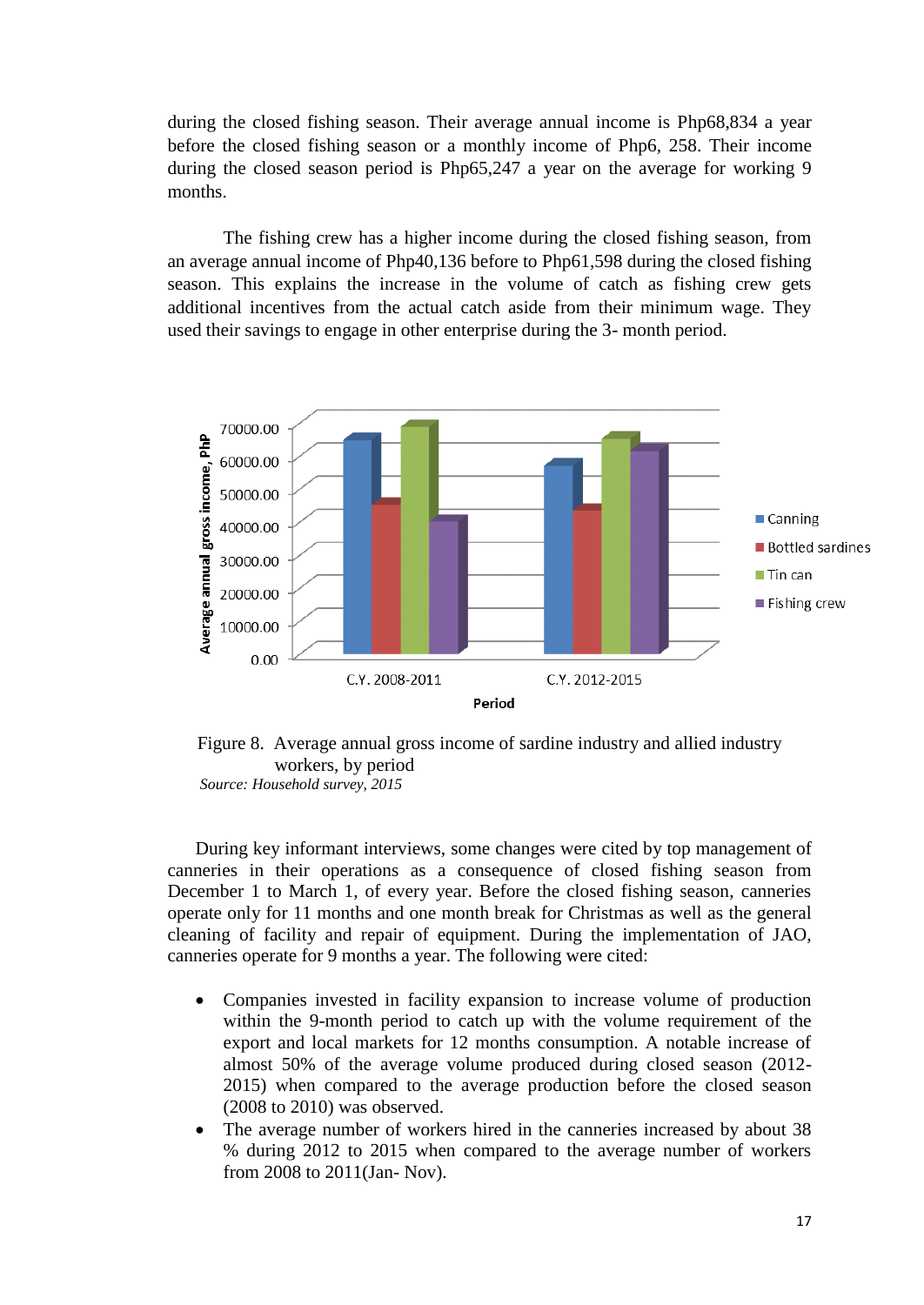Canneries have to rent storage facilities outside the production plant because of the increase in production. This implies additional cost to the company for storage, inventory and carrying cost for two months estimated at 15 % of the cost per unit of the product.

## **4.5 Policy Impact: Changes in household incomes and employment of fishers and factory workers**

#### **4.5.1 Factory Workers**

#### *Duration of work and income during closed season*

At the household level, the effect of the closed season on workers in canneries and bottling plants is mainly on their livelihoods. , Only 42% of worker respondents have an income source during the closed fishing season to compensate for the lost income Livelihoods during the closed fishing season include working as hired labor (e.g., construction worker, laborer, driver, *labandera,* house helper*)*, employment in other industry (e.g., sales lady/boy, gasoline boy, security guard), and engaging in own business (e.g. sari-sari store, tricycle).

Only 20% of workers continued working in the sardine factory. A similar fraction of workers also turned into vendors of various products such as fish, dried goods, food and even venture in buy and sell. Others worked as drivers, laborers, makers of nipa roof, net and bamboo furniture. Some of the workers also worked as delivery boy, gasoline boy and sales attendant, barber, caregiver and security guard. Some have work related to fisheries such as boatman and fishing. Other jobs include domestic worker such as maid, cook or laundry service.

For majority of the workers, work during the closed fishing season lasted from three to four months, consistent with the length of the closed season. In Zamboanga City, the cannery workers earned an average of Php12,276 in three months (or Php4,094 per month) while bottling workers in Zamboanga del Norte workers earned Php21,324 for the same time period (Php7,108 per month) or an average monthly wage of Php5,600 per month for three months for both types of worker.

*Lost income estimate*

Loss of income due to the closed fishing season was expected because of the stoppage in operation of sardine factories. Two means of estimating lost income is presented. The first one used the number of months without work in canneries and average monthly income reported in the survey. The second is based on the number of work days and overtime work on the year before and during the closed fishing season is considered. The information used in the first is from the household survey and the second from the stakeholders meeting.

#### *Reduced number of work months*

To estimate the lost income closed fishing season, the number of months the workers were employed the previous year was asked in the household survey. It is then compared to an 11-month operation of sardine canneries (one month is devoted to maintenance of facilities hence no sardine processing operation).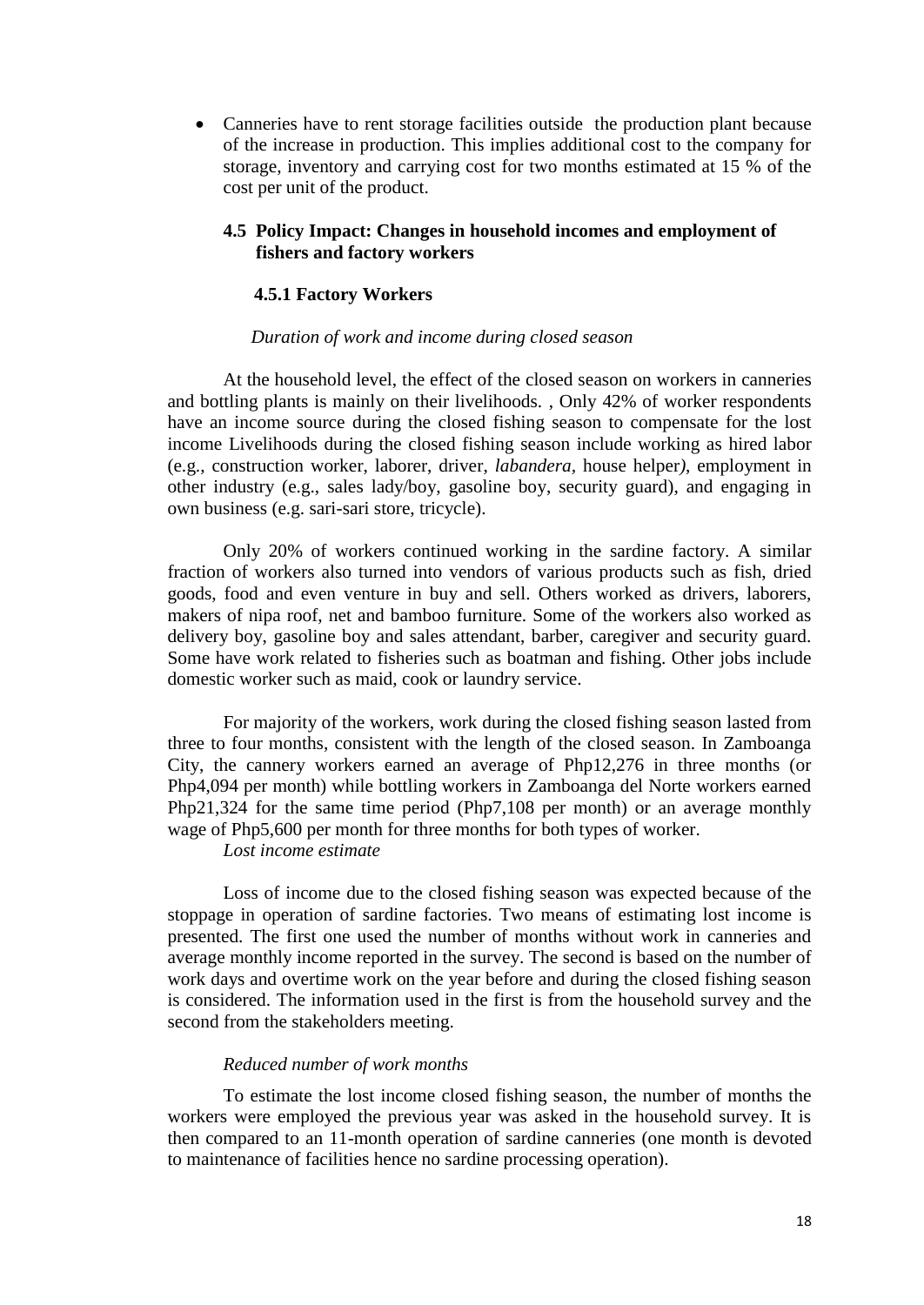The results show that the number of work months reported varies but more than half of the worker respondents reported working for eight to nine months which is consistent with the three-month closed fishing season. The pattern is more pronounced in Zamboanga City where 61% said they worked only for eight to nine months in the past year compared to Zamboanga del Norte at 54%. Only 22.8% in Zamboanga City and 19.7% in Zamboanga del Norte reported working the full 12 months the past year.

The difference between the two locations can be attributed to the diverse products being produced by the processors. As explained by industry players, sardine processors in Zamboanga City are highly specialized (i.e., machines are designed only for sardines) so they are forced to halt their production when supply of raw sardines stops. Processors in Zamboanga del Norte, which are generally considered as household/backyard industry, can still process other fish species (e.g., bangus or milk fish) if supply of sardines is affected by the policy.

Assuming those who worked for at least eight months  $(n=108)$  are the ones who lost employment due to the closed fishing season, the total lost income the past year is estimated at Php1.764 million or an average of Php16,335 per worker. Comparing the two locations, workers from Zamboanga City lost an estimated Php1.119 million (average of Php13,332 per worker) and Php0.645 million in Zamboanga del Norte (average of Php10, 240 per worker).

Based on 6,000 direct workforce (DOLE Region IX, 2014) in Zamboanga City with the assumption that workers will work for 11 months without the closed fishing season policy, the total estimated lost income of workers is around Php74.605 million annually.

#### *Increase in work days and working hours during open season*

Consultation with industry players revealed changes in number of working days and work hours as result of the closed fishing season which was not uncovered in the household survey. The changes include increase in number of work days in a month from around 20 due to uncertain fish catch volume in the years prior to closed fishing season to a maximum of 28 days today. In addition, canneries sometimes require paid overtime work in months of high volume fish catch such as April and May to cope with the volume of fish catch and in November to produce the volume of canned sardines required to supply the market during the closed season. The increase in number of work days and work hours offsets part of the income lost during the closed fishing season.

The annual income received in the years before the policy implementation is only slightly higher than when the policy was implemented, Php64,260 to Php62,730 (decrease of Php1,530). Annual income from the basic pay is still higher before the policy (Php64,260 to Php51,255) but the additional overtime pay amounting to Php11,475 when the closed fishing season policy was implemented offsets much of the income difference.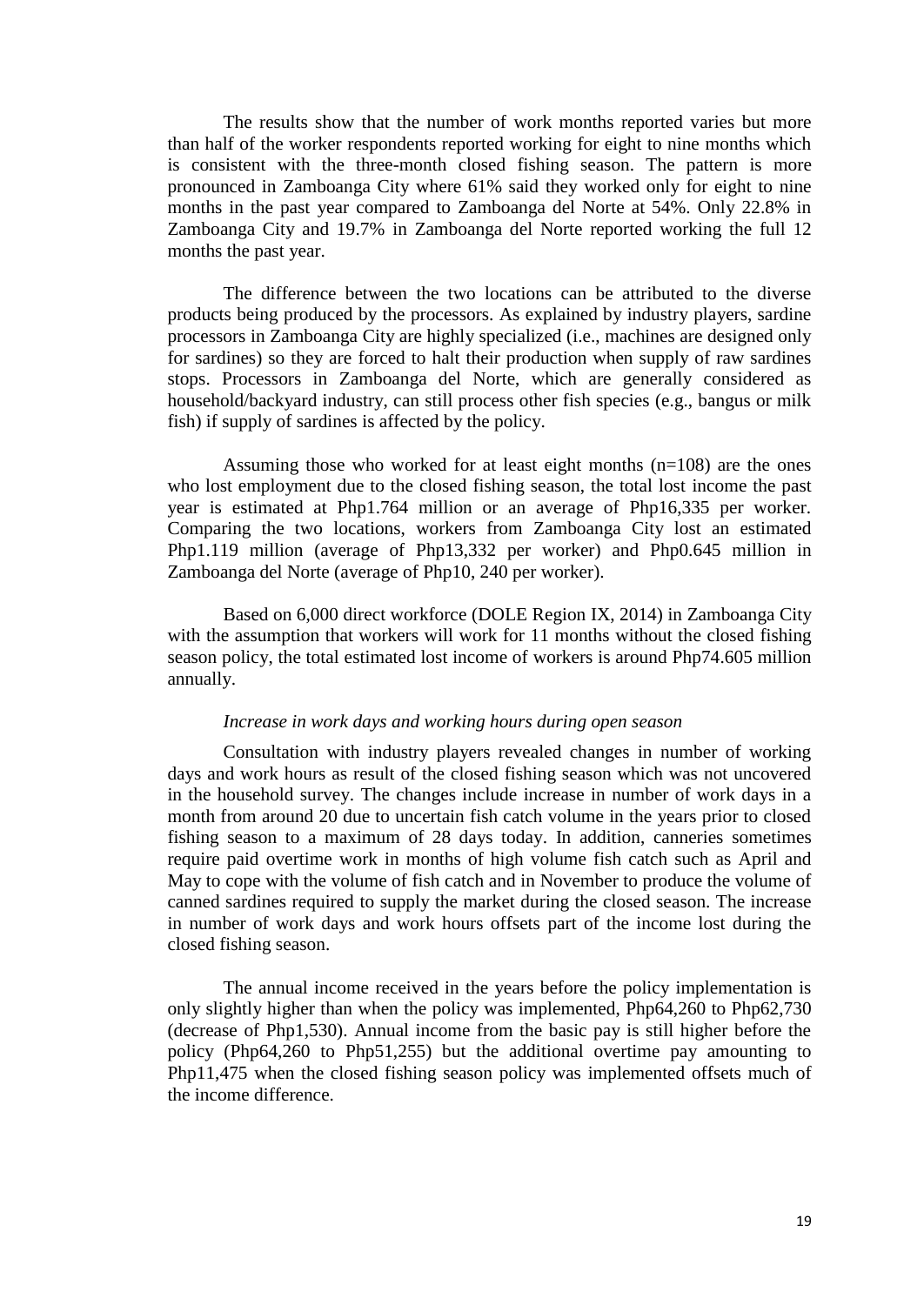| Assumptions                         | Year before    | During closed  | Increase   |
|-------------------------------------|----------------|----------------|------------|
|                                     | closed fishing | fishing season | (Decrease) |
|                                     | season         |                |            |
| Number of work months               | 9              | 11             | (2)        |
| Average no. of working days         | 21             | 24             | 3          |
| per month                           |                |                |            |
| No. of months with overtime.        | None           | April, May,    | 3          |
| work / overtime hours per shift     |                | November /     |            |
|                                     |                | 3hours         |            |
| Wage rate <sup><math>2</math></sup> | 255            | 255            |            |
| Income from basic pay               | 64,260         | 51,255         | (13,005)   |
| Average per month                   | 5,355          | 6,970          | 1,615      |
| Income from OT                      |                | 11,475         | 11,475     |
| Annual Income                       | 64,260         | 62,730         | (1,530)    |

Table 2. Annual income before and during closed fishing season policy.

## **4.5.2 Municipal Fishers**

**.** 

Unlike the workers, municipal fisherfolks are less affected by the closed fishing season as majority of them continue fishing even during the banned period. Officially, municipal fishing is not included in the policy, but some local governments tried to also apply the policy to the municipal fishers.

Only 21 of the interviewed fisherfolks reported catching sardines, where proportion of sardines to total catch is low. Sardines command a very low selling price of just about Php14 per kilo on the average. However, what sardine species lack in frequency and low market price, it makes up by the volume of the catch. The average catch of the fisherfolk respondents from their recent fishing trip is 189 kgs valued at Php5,638. Those with mixed catch reported the highest average total catch at 1,091 kgs valued at Php25,436. Those who caught non-sardines only have the lowest average catch volume (48 kgs) and value (Php4,136). Those who caught sardines only averaged 629 kgs with a value of Php5,223 (Table 3).

Table 3. Average volume (and value) of the recent fish catch of municipal fisherfolks by composition and type of fish catch.

| Composition of the | Type of fish | Total    |           |  |
|--------------------|--------------|----------|-----------|--|
| respondent's catch | Non-sardines | Sardine  |           |  |
| Sardines only      |              | 629      | 629       |  |
| $(n=16)$           |              | (5,223)  | (5,223)   |  |
| Non-sardines only  | 48           |          | 48        |  |
| $(n=101)$          | (4, 136)     |          | (4, 136)  |  |
| Mixed catch        | 738          | 353      | 1,091     |  |
| $(n=8)$            | (21, 251)    | (4, 184) | (25, 436) |  |

<sup>&</sup>lt;sup>2</sup> Based on DOLE Wage Order RIX No. 15 (2010). Although the wage rate during the implementation of the closed fishing season policy, the rate in 2010 was used in the computation to remove the impact not attributed to the policy.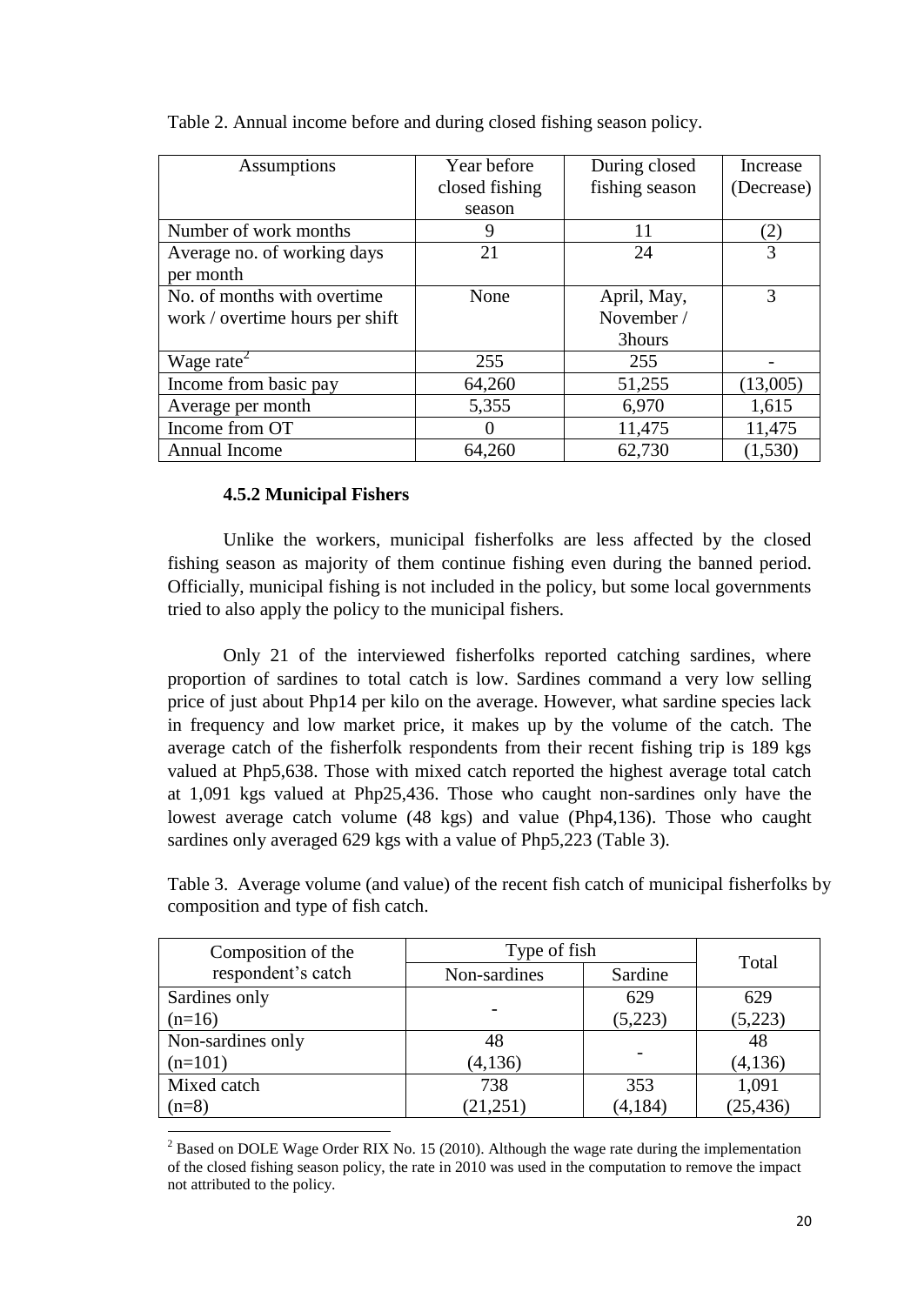| Composition of the                                                         | Type of fish   | Total   |       |
|----------------------------------------------------------------------------|----------------|---------|-------|
| respondent's catch                                                         | Non-sardines   | Sardine |       |
|                                                                            | გი             | 103     | 189   |
|                                                                            | (4,702)        | (936)   | 5,638 |
| $\mathbf{1}$ $\mathbf{1}$ $\mathbf{C}$<br>$\mathbf{r}$<br>$\sim$<br>$\sim$ | $\overline{ }$ | 1111    | 2015  |

*Source: Household Survey in Zamboanga City and Zamboanga del Norte, 2 to 19 June 2015*

Coping mechanisms against policy-induced income and livelihood shock is very low even among workers who suffer from work stoppage as opposed to fisherfolks most of whom continued with their fishing even during the closed season. This can also attributed to worker households' multiple income sources that serve as shock absorber until such time production in sardine processing companies resumes.

## **4.5.3 Commercial Fishers**

Only six respondents (one in Zamboanga City and five in Zamboanga del Norte) are classified as commercial fisherman based on the respondents' estimate of their boat's gross tonnage. In addition, these boats can be considered as small-scale commercial vessels as estimated gross tonnage barely exceed the 3-ton lower limit.

### *Household income sources*

Five of the six fisherfolk households involved in commercial fishing have multiple types of income sources. In this case, the single income source household registered a higher income than multiple-income source households. However, due to a very small sample size for commercial fisherfolks, it is difficult to deduce on the average income of the households.

The income source of commercial fisherfolk households is not as diverse as the municipal fishers. As shown in Table 4, none of the households earned income from working in sardine processing plants. Two-thirds of the household earned income from fishing and related activities while the rest is from non-fishing activities.

| Location            | Fishing<br>and related<br>activities<br>income | Sardine<br>processing<br>income | Non-fish<br>income | <b>TOTAL</b><br><b>INCOME</b> | No. of<br>income<br>earners |
|---------------------|------------------------------------------------|---------------------------------|--------------------|-------------------------------|-----------------------------|
| Zamboanga City      |                                                |                                 | 84,000             | 84,000                        |                             |
| Zamboanga del Norte | 88,400                                         |                                 | 28,600             | 117,000                       |                             |
| <b>Grand Total</b>  | 73,667                                         |                                 | 37,833             | 111,500                       | っ                           |

Table 4. Average annual income of commercial fishing households by location and income source type.

*Source: Household Survey in Zamboanga City and Zamboanga del Norte, 2 to 19 June 2015*

#### *Catch volume and general catch composition*

Disaggregating the catch of commercial fisherfolks into sardine and nonsardines can provide a rough assessment of the potential income loss on the fisherfolk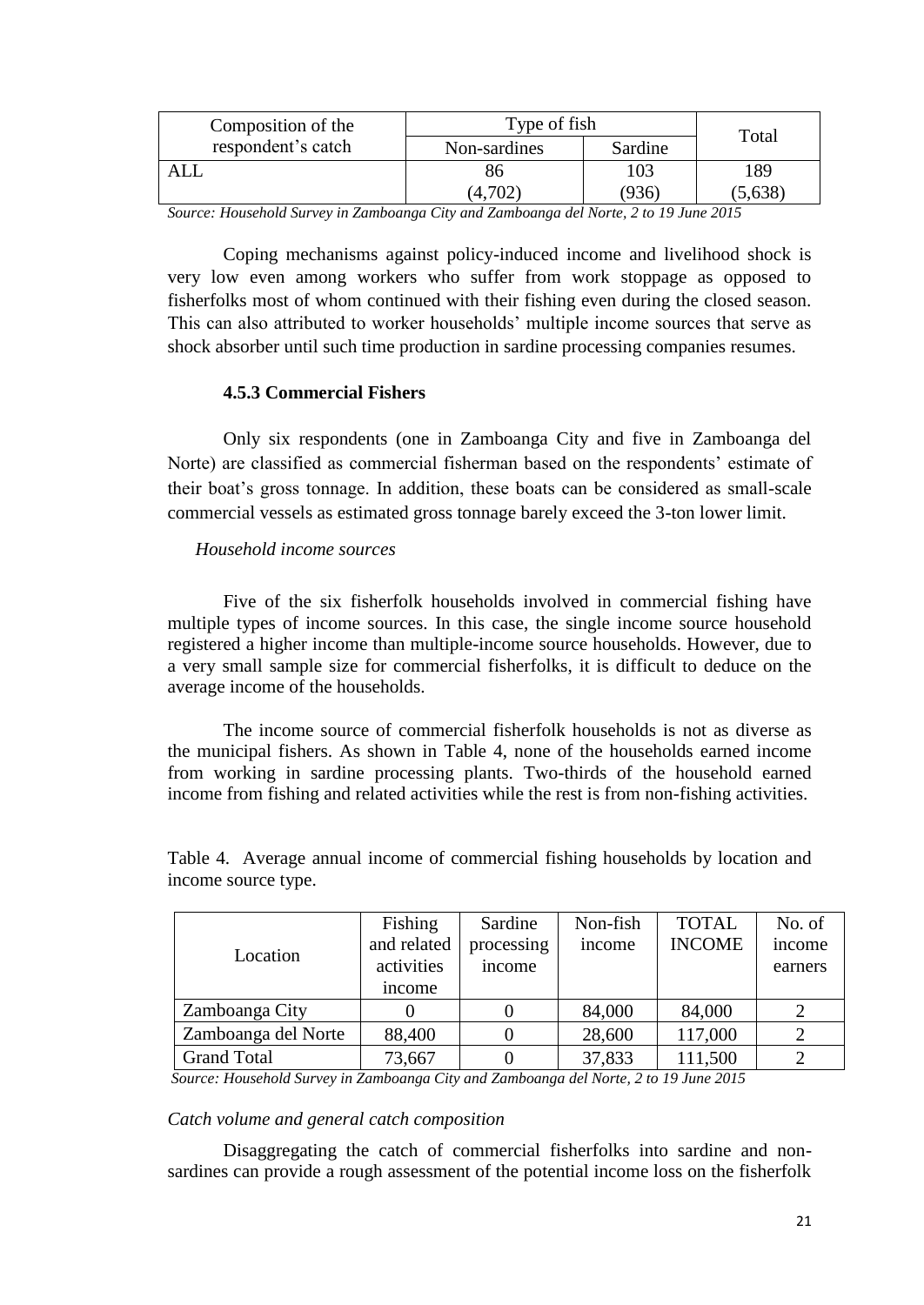due to the sardine fishing ban. On the average, commercial fishing vessels reported a much higher volume of total catch in their recent trip  $-1,091$  kgs [\(Table5](#page-26-0)). The volume of sardines (600kgs) is higher than non-sardines (491 kgs) but the latter has a higher value.

<span id="page-26-0"></span>

|                                                |  |  |  |  | Table 5. Average volume (and value) of the recent fish catch of commercial fishing |  |
|------------------------------------------------|--|--|--|--|------------------------------------------------------------------------------------|--|
| vessels by composition and type of fish catch. |  |  |  |  |                                                                                    |  |

|                   | Commercial   |          |           |  |  |
|-------------------|--------------|----------|-----------|--|--|
| Respondents       | Non-sardines | Sardine  | Total     |  |  |
| Sardines only     |              | 2,000    | 2,000     |  |  |
|                   |              | (15,000) | (15,000)  |  |  |
| Non-sardines only | 18           |          | 18        |  |  |
|                   | (1, 410)     |          | (1, 410)  |  |  |
| Mixed catch       | 2,400        | 1,000    | 3,400     |  |  |
|                   | (120,000)    | (10,000) | (130,000) |  |  |
| <b>ALL</b>        | 491          | 600      | 1,091     |  |  |
|                   | (24, 846)    | (5,000)  | (29, 846) |  |  |

*Source: Household Survey in Zamboanga City and Zamboanga del Norte, 2 to 19 June 2015*

For those who had mixed catch, the volume of non-sardine fish is higher than sardine fish catch. Considering the selling price of the fish, there is seeming preference for non-sardine fish especially for commercial fishing vessels.

#### **4.5.4 Coping Mechanisms of Households and Capacity building and assistance received**

The respondents reported active forms of coping including seeking other forms of employment as hired labor, engaging in small business, driving for local transportation, and engaging in fishing activities. Maintaining a tighter household budget is the only passive coping mechanism reported but only by workers. Capacity building activities can assist households cope with the loss of income. The reported trainings, on good manufacturing practices and fish processing, could help affected worker households respond to the closed fishing season policy.

#### **4.5.5 Perception on Income Change**

Forty four percent (44%) of all the respondents perceived a decrease their income compared to the period before the closed season policy. But there is a contrasting perception about the income for the fishers and fisheries workers. More than half of the fishers said their income is at least the same or higher today compared to five years ago. However, in the case of the workers, there is a clear perception that their income today is lower or much lower (combined 53.5%) than five years ago.

This perception on income change supports the earlier discussion on the effect of the closed fishing season on the livelihood. As previously mentioned, workers experience regular work stoppage of three months on the average resulting in reduced annual income. Meanwhile, municipal fishers continued their fishing activities which minimized the income loss.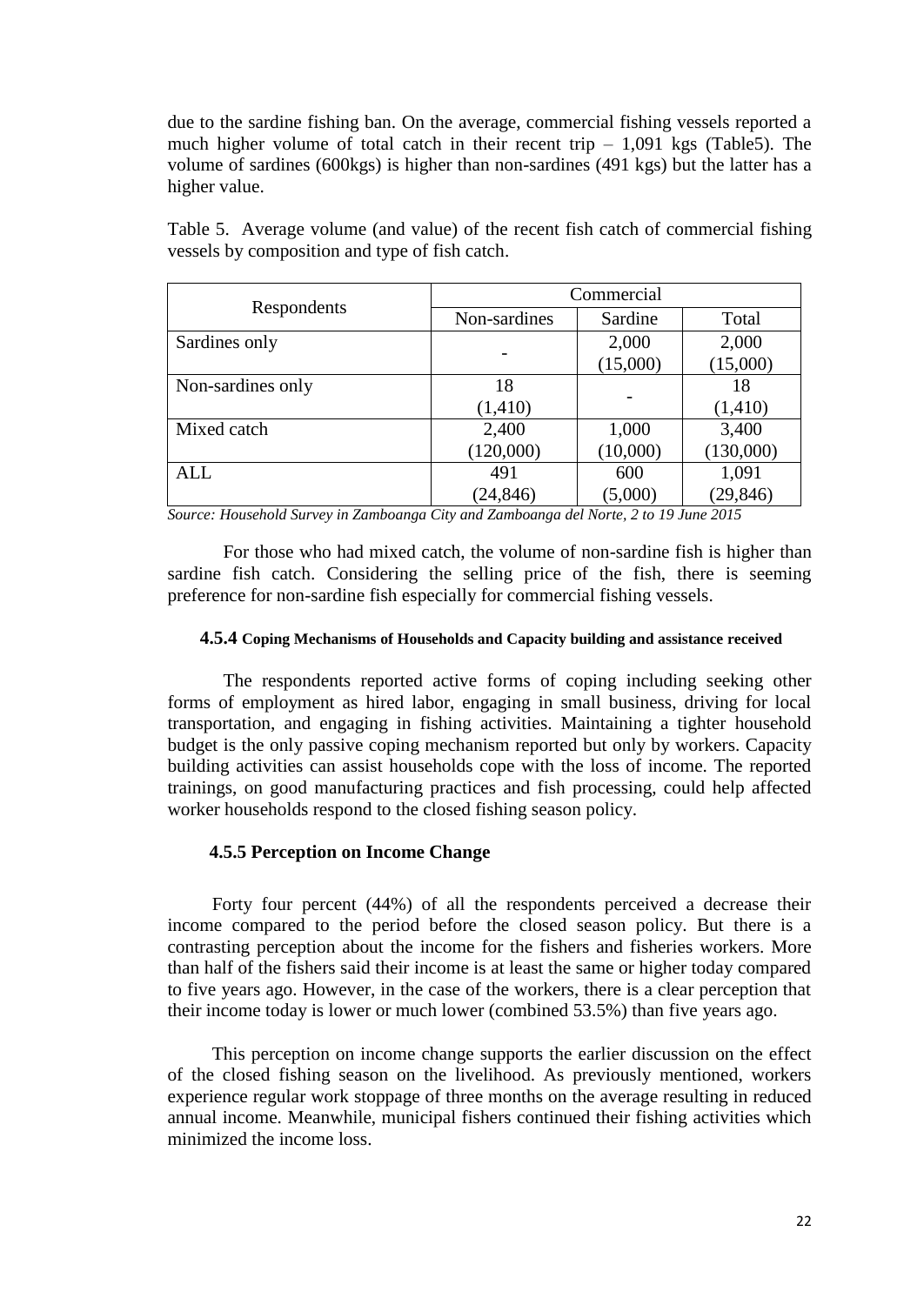#### **4.6 Social welfare impacts of the closed season policy**

Social benefit cost analysis was done and the benefit cost ratio was computed using 2015 prices. The benefits accrue to the increase in annual value of fish catch by municipal fishers, increase from annual income due to alternative livelihood of workers, increase in incomes of the fishery crew and increase in income of the cannery workers as a result of additional employment and/or overtime work. The costs were from reduction in the value of landed catch by commercial fishers, reduction in income of workers in canneries and bottling plants and increase in regulatory costs by government. The results show some income distribution effects as incomes of municipal fishers increased as revealed by the increase in value of landed catch,mostly due to higher catch of other high valued species. There were also higher employment in the canneries as a result of the intensive operation due to high catch during the closed season.

The results reveal that the benefit cost ratio is 2.4 (Table 6). In economic terms, the benefits outweigh the cost. Effects in the other agribusiness activities such as the increase in demand for tin cans, increase in demand for tomatoes for sardines and other such benefits were not included for lack of data. In addition, data on additional investments in storage facilities as a result of intensive processing activities in the open season were also unavailable.As well, while data are not available, in ecological terms, there may be increases in fish stock as revealed also by the increase in landed catch. Counterfactual wise, if no policy was imposed, then there may be societal losses from the ecological perspective.Therefore, at the society level, the closed season policy has increased social welfare.

|                                | <b>Before</b><br><b>After</b> |             | <b>Incremental</b>    |  |
|--------------------------------|-------------------------------|-------------|-----------------------|--|
| <b>ITEM</b>                    |                               |             | <b>Benefits/Costs</b> |  |
|                                | Php                           | <b>Php</b>  | <b>Php</b>            |  |
| <b>Social Benefits</b>         |                               |             |                       |  |
| Increase in the                |                               |             |                       |  |
| value of landed                | 1,409,000                     |             |                       |  |
| catch of municipal             |                               | 12,323,000  | 10,914,000            |  |
| fishing <sup>a</sup>           |                               |             |                       |  |
| Increase in Annual             |                               |             |                       |  |
| Average HH                     |                               |             |                       |  |
| Income from                    | $\overline{0}$                | 40,320,000  | 40,320,000            |  |
| Alternative                    |                               |             |                       |  |
| Livelihood <sup>b</sup>        |                               |             |                       |  |
| Increase in Annual             |                               |             |                       |  |
| <b>Aggregate Gross</b>         |                               |             |                       |  |
| Income from                    |                               |             |                       |  |
| Additional                     | $\theta$                      | 154,263,668 | 154,263,668           |  |
| Employment in                  |                               |             |                       |  |
| Canning Factories <sup>d</sup> |                               |             |                       |  |

Table 6. Social benefit cost analysis of the closed fishing season policy, Zamboanga Peninsula (2015=100).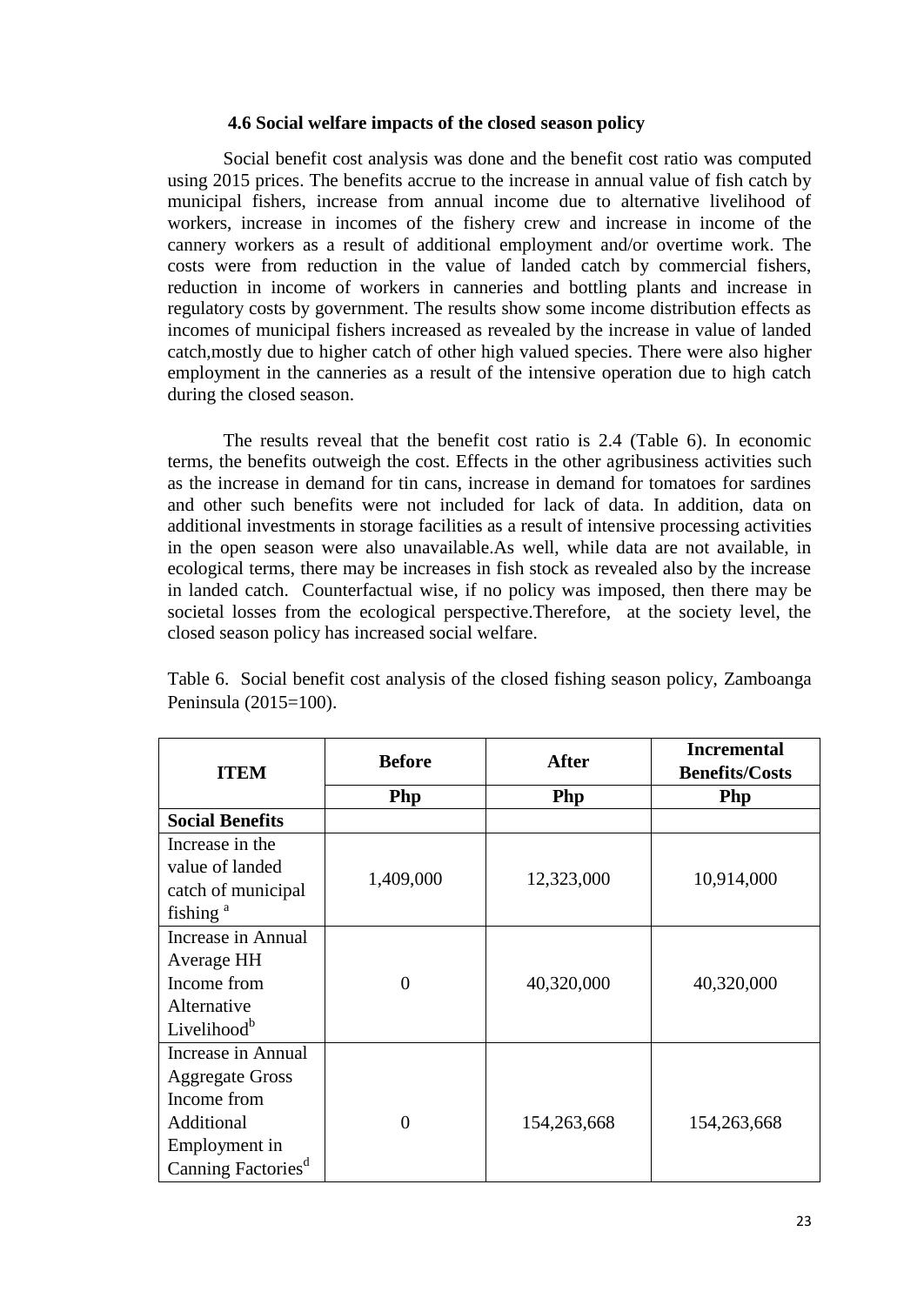| <b>Total</b>                | 289,274,360 | 587,278,948 | 298,004,588 |
|-----------------------------|-------------|-------------|-------------|
| <b>Social Costs</b>         |             |             |             |
| Reduction in the            |             |             |             |
| value of landed             |             |             |             |
| catch of                    | 72,858,000  | 63,324,000  | 9,534,000   |
| commercial                  |             |             |             |
| fishing <sup>a</sup>        |             |             |             |
| <b>Annual Average</b>       |             |             |             |
| Cost of DA-DILG             | 27,010,417  | 27,500,000  | 489,593     |
| AO No. $1e$                 |             |             |             |
| Aggregate Income            |             |             |             |
| lost by workers in          |             |             |             |
| bottled sardines            | 21,678,296  | 18,059,792  | 3,618,504   |
| industry during the         |             |             |             |
| closed fishing              |             |             |             |
| season                      |             |             |             |
| Aggregate Income            |             |             |             |
| lost by workers in          |             |             |             |
| canning factory             | 467,619,180 | 355,993,080 | 111,626,100 |
| during the closed           |             |             |             |
| fishing season <sup>g</sup> |             |             |             |
| Total                       | 589,165,893 | 464,876,872 | 125,268,187 |
| <b>SOCIAL BENEFIT</b>       |             |             | 2.38        |
| <b>COST RATIO (SBCR)</b>    |             |             |             |

<sup>a</sup> The average annual fish catch value that was estimated based on Philippine Statistical Authority data.

<sup>b</sup>Based on household survey, average income from other sources during the closed season months (3 months) is estimated at PhP 5600 per month for 40% of a total of 6000 factory workers.

 $\degree$  The average annual income of fishery crew was estimated at Php 40,136 before the close season policy and has increased to Php 61,598 and was aggregated based on a total of 6000 crew. Data were based on industry survey.

d The average annual value of increase in incomes from cannery estimated at PhP 57,116 multiplied by 2,600 additional employees.

<sup>e</sup>This was based on increase in regulatory costs of government.

<sup>f</sup>The average annual value of income lost by bottled sardines workers was estimated as the difference of before (PhP 45,287) and during (PhP 43,488) the closed fishing season for 400 workers

 $\frac{g}{g}$ . The average annual value of income lost by cannery workers was estimated as the difference of before (PhP 64,870) and during (PhP 57,116) the closed fishing season for 6000 workers.

## **V. Conclusions and Recommendations**

During the first year of the implementation of the fishing closure, the limited consultations with the stakeholders on the ground - the fisherfolk and workers, and some LGUs have contributed to the misunderstanding and resistance among local enforcers and community stakeholders.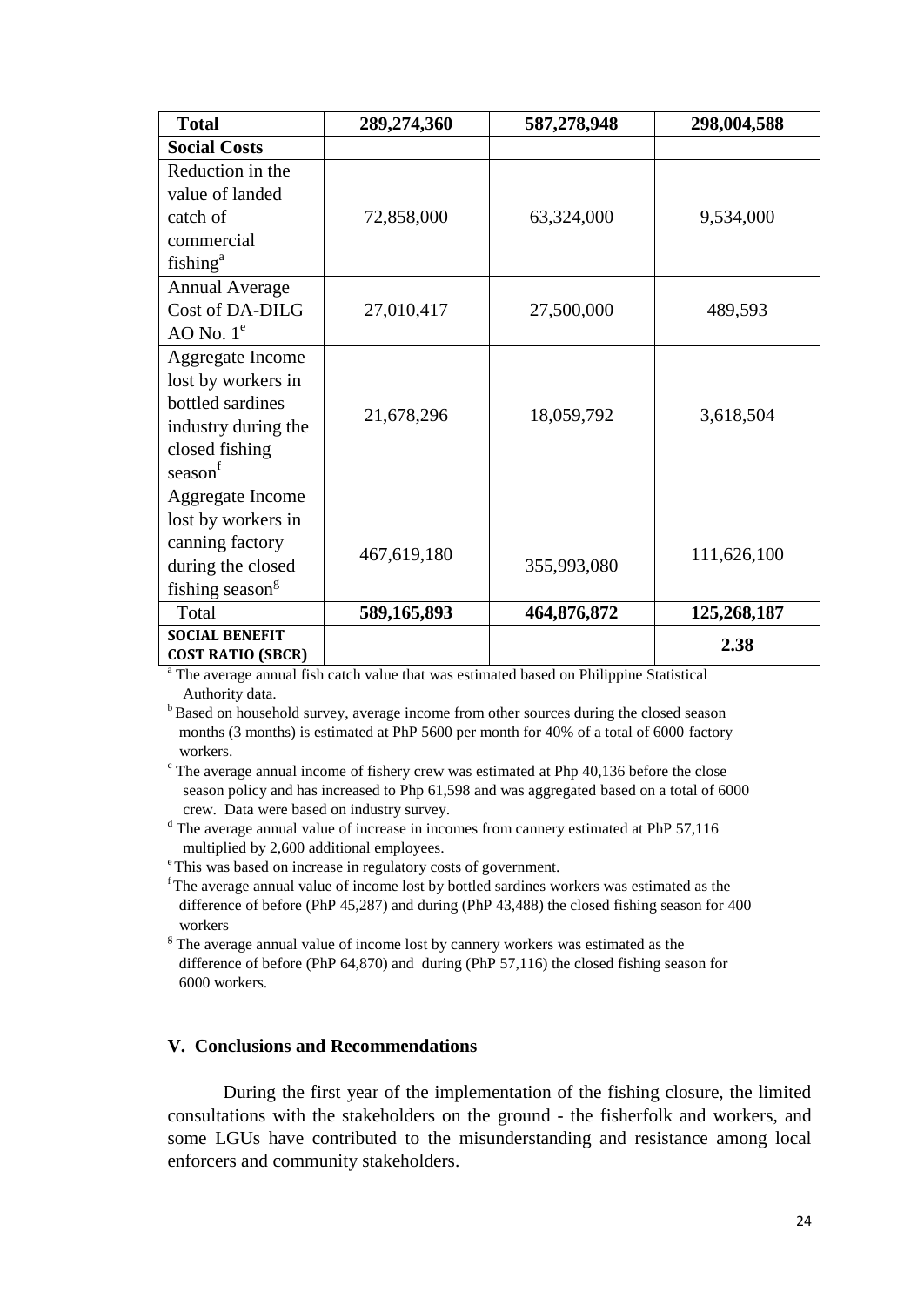The key factor for successful implementation of the closed fishing season is the availability of resources (i.e., funds, assets and personnel) allocated solely for enforcement; and the fervent support coming from the backbone of the sardines industry.

The landed catch trend is increasing, the high value species caught also increased. The volume of sales for both bottling and cannery was not affected by the policy; and has generally increased. Factory employment declined during the months of December to February, but increased overtime work was needed for the more intensive operation during the open season. This has increased incomes and also increased employment. Factory workers had found alternative livelihoods during the closed season thus, the slight increases in household incomes from alternative sources as well. In economic terms, there is positive effect due to the policy. Counterfactual wise, if no policy was imposed, then there may be societal losses from the ecological perspective.

There are many challenges (technical, institutional) related to generation of data (e.g., biological, physical, ecological) to assess impact of the policy.

Recommendations offered by the study include the following:

- 1) Building on past efforts and coordinating with other institutions working on fisheries research, standard monitoring methods may be developed to support informed decision making. Community-based fish catch monitoring may also be enhanced through building interest and capacity (e.g., record keeping, data collection techniques).
- 2) It is important to continue biological study including spawning period of sardines as this may be affected by changing climatic conditions and ecological conditions of a water body.
- 3) Additional investment for cannery facilities is recommended to match the increase in volume of catch as a result of the closed fishing season. Likewise, export market prospects for sardine products should be further explored, such as food quality standards (sardines threshold for heavy metals) imposed by the international market.
- 4) Government must continue to provide work options during closed season to augment income of affected workers. The provisions of assistance to affected workers were limited such as sewing machines and labor for fishers affected in rehabilitating the mangroves
- 5) It is suggested to study other regulatory measures that should complement the closed season policy such as establishment of fish sanctuaries and strategies to reduce post-harvest losses.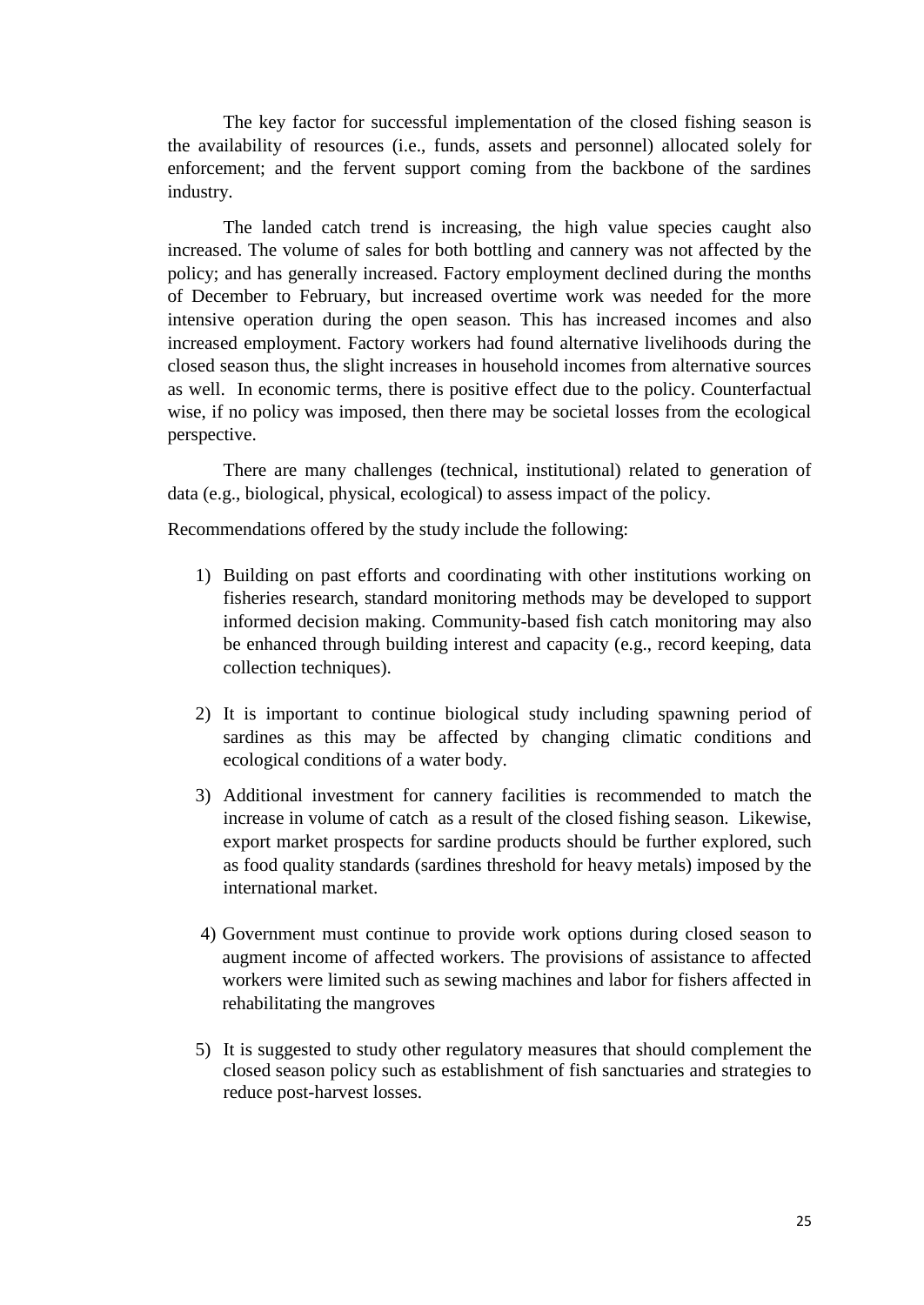## **VI. Literature Cited**

Adan, W. R. (2009). Fisheries Policies and Management in Panguil Bay, *1*(1), 32–42.

- Ahmed, M., Salayo, N. D., Viswanathan, K. K., Garces, L. R., & Pido, M. D. (2006). Management of Fishing Capacity and Resource Use Conflicts in Southeast Asia : A Policy Brief, (August).
- Attrill, M., Austen, M., Cousens, S., Gall, S., Hattam, C., Mangi, S., … Stevens, T. (2012). *Lyme Bay – a case-study: measuring recovery of benthic species; assessing potential "spillover" effects and socio-economic changes, three years after the closure. Report 1: Response of the benthos to the zoned exclusion of bottom towed fishing gear in Lym*. Plymouth. Retrieved from http://randd.defra.gov.uk/Document.aspx?Document=11170\_MB0101Biodiversi tyReport2012\_FINAL\_Apr2013.pdf.
- Barley Kincaid, K., & Rose, G. (2014). Why fishers want a closed area in their fishing grounds: Exploring perceptions and attitudes to sustainable fisheries and conservation 10 years post closure in Labrador, Canada. *Marine Policy*, *46*, 84– 90. http://doi.org/10.1016/j.marpol.2014.01.007
- Bennett, N. J., & Dearden, P. (2014a). From measuring outcomes to providing inputs: Governance, management, and local development for more effective marine protected areas. *Marine Policy*, *50*(PA), 96–110. http://doi.org/10.1016/j.marpol.2014.05.005
- Bennett, N. J., & Dearden, P. (2014b). Why local people do not support conservation: Community perceptions of marine protected area livelihood impacts, governance and management in Thailand. *Marine Policy*, *44*, 107–116. http://doi.org/10.1016/j.marpol.2013.08.017
- Brillo, B. B. C., Elazegui, D. D., Cervantes, C.P. and. Rola, A.C. (2016). Assessing the Formulation and Implementation of the Closed Fishing Season Policy for Sardines in Zamboanga Peninsula , Philippines. *Philippine Journal of Science*, *145*(4), 395–404.
- Cohen, P. J., Cinner, J. E., & Foale, S. (2013). Fishing dynamics associated with periodically harvested marine closures. *Global Environmental Change*, *23*(6), 1702–1713. http://doi.org/10.1016/j.gloenvcha.2013.08.010
- DOLE Region IX. (2014). ADVISORY NO. RIX-01: Advisory on the Implementation of Productivity-Based Incentives Schemes for the Sardines Canning Industry in the Zamboanga Peninsula Region. Zambianga City. http://doi.org/10.1017/CBO9781107415324.004

Dunn, W. N. (2004). *Public policy analysis: an introduction* (3rd ed.). New Jersey.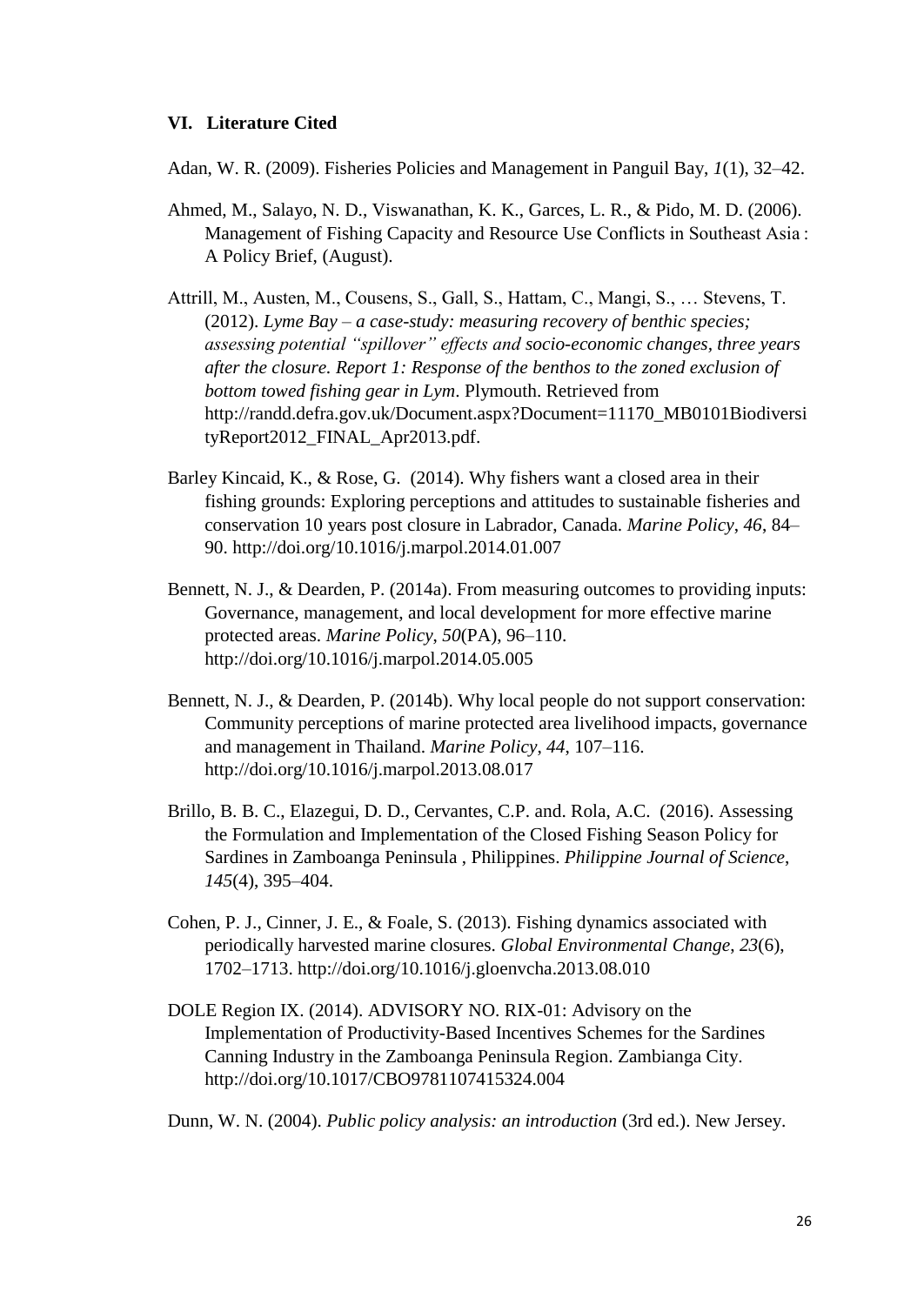- Failler, P., & Pan, H. (2007). Global value, full value and societal costs: capturing the true cost of destroying marine ecosystems. *Social Science Information*, *46*(1), 109–134. http://doi.org/10.1177/0539018407073660
- FAO. (2013). FAO Globefish Reports Small Pelagic June 2013. Retrieved from http://www.thefishsite.com/reports/?id=2257
- Fernandez, P. R. J. (2006). The Relevance of Governance Institutions in Marine Protected Area Design and Management : Lessons from Northeastern Iloilo , Philippines. *Science Diliman*, *18*(1), 18–34.
- Jalotjot, H.C. and C.P.Cervantes. 2016. *Income and Livelihood Impacts of Closed Season Policy of Sardines, Zamboanga Peninsula, Philippines* CSPPS Working Paper Number 2016-10, College of Public Affairs and Development, UP Los Banos, College, Laguna, Philippines.
- JAO Administrative Order No. 1, Series 2011.
- Mardle, S., Pascoe, S., & Herrero, I. (2004). Management Objective Importance in Fisheries: An Evaluation Using the Analytic Hierarchy Process (AHP). *Environmental Management*, *33*(1), 1–11. http://doi.org/10.1007/s00267-003- 3070-y
- Naguit, M.R.A. 2016. I*mpact of Closed Season Policy of Sardines on Landed Catch, Zamboanga Peninsula, Philippines*, CSPPS Working Paper Number 2016-11, College of Public Affairs and Development, UP Los Banos, College, Laguna, Philippines.
- Narvaez, T. A., Cornelio,N. 2016. *Industry Level Impact of Closed Season Policy of Sardines, Zamboanga Peninsula, Philippines*, CSPPS Working Paper Number 2016-12, College of Public Affairs and Development, UP Los Banos, College, Laguna, Philippines.
- Olsen, E., Aanes, S., Mehl, S., Holst, J. C., Aglen, A., & Gjosaeter, H. (2010). Cod, haddock, saithe, herring, and capelin in the Barents Sea and adjacent waters: a review of the biological value of the area. *ICES Journal of Marine Science*, *67*(1), 87–101. http://doi.org/10.1093/icesjms/fsp229
- Paunlagui, M. M. (2016). *Knowledge, Attitude, and Perception of Fishers and Sardine Factory Workers.* CSPPS Working paper No. 2016-08, College of Public Affairs and Development ,UP Los Banos, College, Laguna, Philippines.
- Piloton, R. D., Felix, L. R., & Campos, W. L. (2015). *Implications of ichthyoplankton abundance patterns and ontogenetic distribution of clupeid larvae off the coast of Zamboanga Peninsula*. Retrieved from http://citeweb.info/20151956849